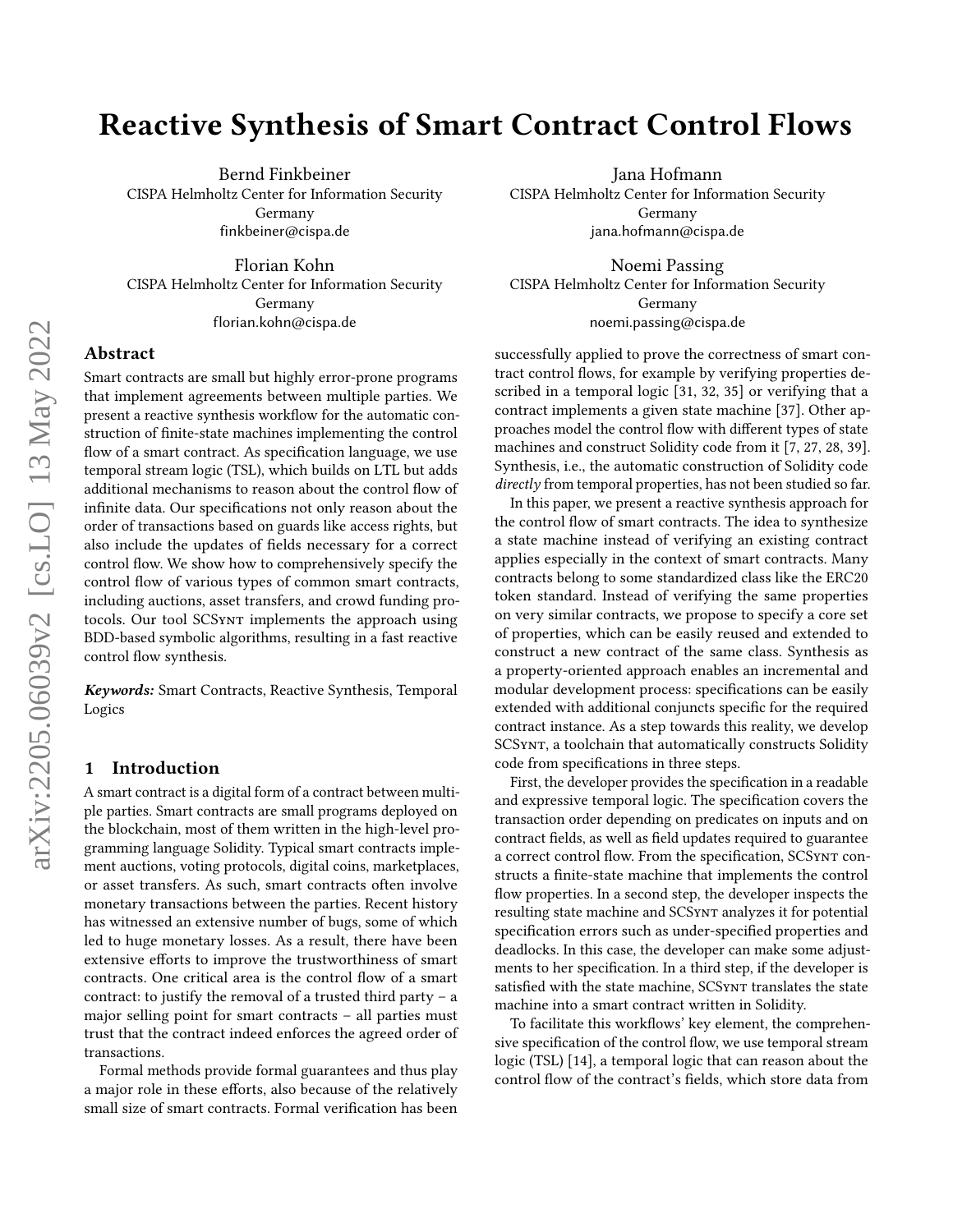potentially infinite domains. TSL extends linear-time temporal logic (LTL) with the concept of fields together with uninterpreted functions and predicates. The TSL formula

$$
\Box(\text{vote} \rightarrow \llbracket \text{numVotes} \leftarrow \text{numVotes} + 1 \rrbracket) \land \Box(\text{close} \rightarrow \bigcirc \Box \llbracket \text{numVotes} \leftarrow \text{numVotes} \rrbracket)
$$

for example, expresses that calling vote applies function +1 to numVotes, and that once close is invoked, numVotes does not change anymore. Furthermore, we can state that close can only be invoked once the time passed a threshold cTime() and only if the caller is the owner of the contract:

$$
\Box(\text{close} \to \text{sender} = \text{owner}() \land \text{time} > \text{cTime}())
$$

We show how the control flow of smart contracts can be specified in TSL by writing specifications for different contract types, ranging from simple coin toss protocols to blinded auctions. In some cases, we include assumptions describing method pre-and postconditions, which can be later proved with suitable tools. This provides a convenient way to interact with smart contract verification tools. Our specifications demonstrate that smart contract control flows often follow similar patterns, which makes it easy to specify a new contract or build on existing specifications. Furthermore, control flow specifications describe safety properties, which can be expressed in the pure past-time fragment of TSL. This enables us to build on efficient symbolic algorithms, resulting in an average synthesis time of 1.44s for our specifications. In short, our contributions are as follows.

- We show how typical smart contract control flows can be conveniently and comprehensively specified in TSL.
- We describe a synthesis workflow which includes an analysis of the synthesized finite-state machine for specification errors.
- We prove undecidability of the theoretic realizability problem of pastTSL, and show that our specifications fall into fragments of pastTSL that allow for close approximations in pastLTL.
- We implement a fast BDD-based synthesis tool for pastLTL, which is the first of this kind.
- SCSynt is the first tool that generates Solidity smart contracts from temporal properties with data, while guiding the developer towards correct specifications.

The rest of this paper is organized as follows. In Section [2,](#page-1-0) we present the synthesis workflow on an exemplary voting protocol. We then define pastTSL before we describe the specification of two smart contract control flows in detail in Section [4.](#page-5-0) Section [5](#page-6-0) covers the theoretic results on pastTSL. Finally, we describe the implementation of SCSynt and evaluate the synthesis of different contracts.

## <span id="page-1-0"></span>2 Overview

In this section, we present the synthesis workflow and illustrate it on a simple voting specification.

#### 2.1 Workflow

The workflow is depicted in Figure [1.](#page-2-0) To avoid confusion, we call Solidity functions methods and reserve the notion of functions for TSL.

Specification. First, the developer specifies the contract in pastTSL, a fragment of TSL which describes invariants (denoted by the globally operator  $\square$ ) over the history of a trace up to the current point. With pastTSL, we can describe the control flow of a contract field by stating which functions modify its content. For efficient synthesis, functions remain uninterpreted. The specification consists of three parts: assumptions, requirements and obligations.

Assumptions provide information on the uninterpreted predicates in the specification. A frequent assumption is

$$
\Box(\ominus \text{time} > t() \rightarrow \text{time} > t());
$$

which states that time is monotone: if the time surpassed a threshold  $t()$  in the previous step (denoted by  $\odot$ ), then it does so in the current step. Assumptions also constitute a way to interact with deductive verification tools for smart contracts. For example, if the developer is confident that she can prove a Hoare triple with pre-and postconditions for a method of the contract, this can be added as an assumption. Furthermore, SCSynt adds automatically constructed assumptions to model the behavior of a contract correctly. For details, we refer to Section [6.](#page-8-0)

Requirements define the allowed sequence of method calls based on the history of method calls and on predicates on the fields and inputs. For example,

$$
\Box(\text{reveal} \rightarrow \bigcirc \text{close})
$$

states that the method reveal can only be invoked once  $(\diamondsuit)$ close has been called.

Obligations describe how fields are updated. The formula

 $\Box$ (vote  $\rightarrow$   $\Box$ voters  $\leftrightarrow$  add sender voters $\Box$ )

for example, states that when vote is called, the list of voters needs to be updated so that every user can only vote once.

Synthesis and Analysis. The specification is provided to our synthesis tool. If the specification is unrealizable, then the developer had impossible expectations about the contract's behavior. Otherwise, the tool returns a correct finite-state machine implementation. Apart from realizability, the tool also analyzes the result with respect to deadlocks and free choices in the control flow. Deadlocks indicate that, at some point, there is a combination of predicate evaluations such that no method can be called. Free choices indicate that the specification is realizable but there are multiple strategies to satisfy the specification. In many cases, this is not intended and means that the contract is under-specified. The developer can then go back and refine the specification.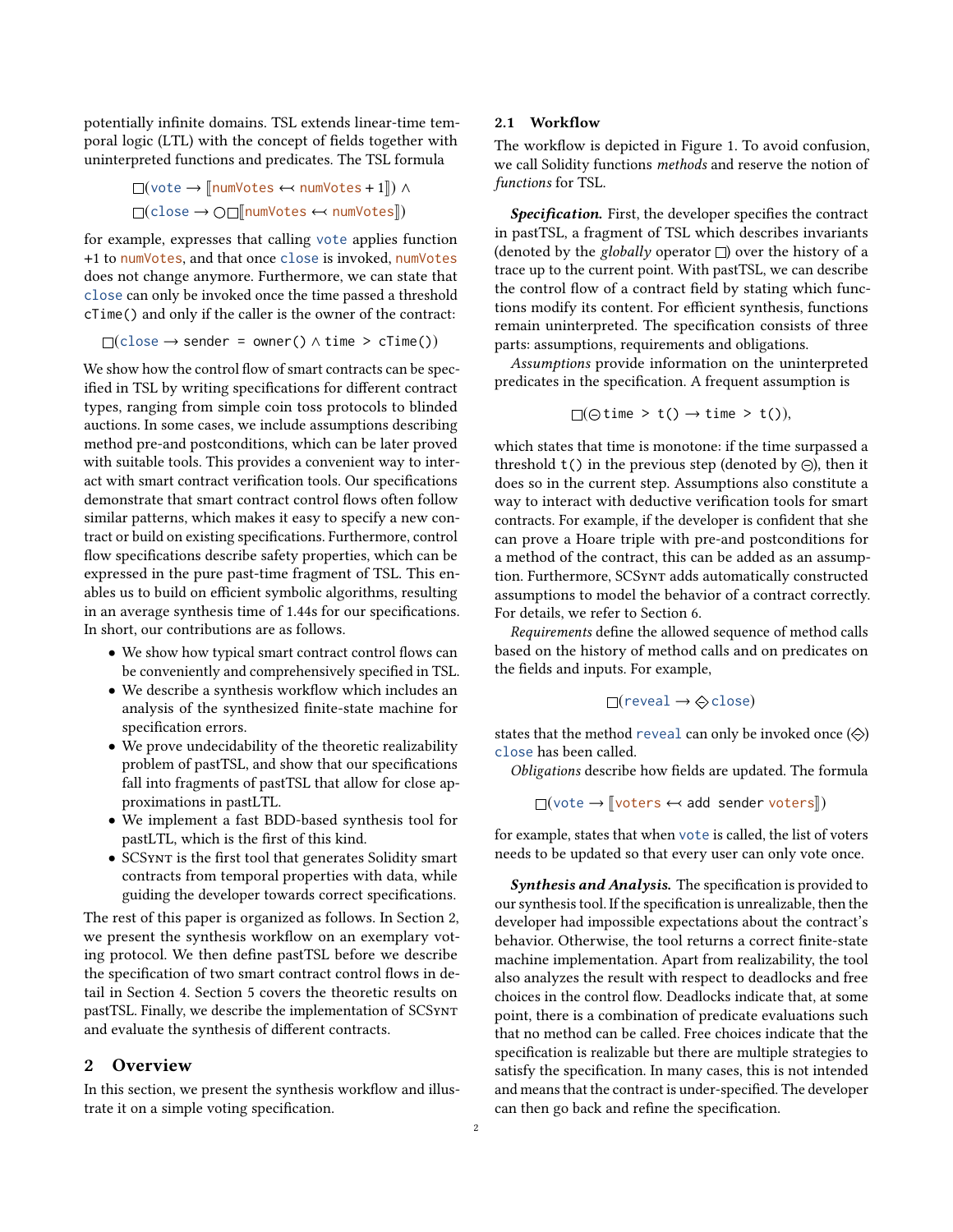<span id="page-2-0"></span>

Figure 1. Workflow of our smart contract control flow synthesis.

```
1Methods: vote, close, reveal
2 Fields : voters
 3 Functions : ∈, add
 4 Predicates: >, =
 5 Constants : owner () , cTime ()
 6 Inputs : time , sender
 7 --- Assumptions ---
\mathbb{R} \square (\ominus \text{ time } > \text{ cTime } () \rightarrow \text{ time } > \text{ cTime } ());- Requirements ---
10 \square(close \rightarrow sender = owner());
11 \square(vote \rightarrow \neg(sender \in voters));
12 \square(vote \rightarrow \neg (time > cTime ()));
13 \square(close \rightarrow time > cTime());
14 \square(close \rightarrow \odot \square \neg \text{close});
15 \square(reveal \rightarrow \diamondsuit close);
16 --- Obligation ---
17 \square(vote \rightarrow [voters \leftarrow add sender voters]);
       Specification 1. Preliminary voting specification.
```
Translation to Solidity. Once the developer is satisfied with the resulting state machine, the control flow is automatically translated into Solidity code. The developer only needs to implement the (usually simple) uninterpreted functions and predicates. Common functions and predicates such as the addition function +, the >-predicate, and the time constant are translated automatically. Further keywords are value, sender, balance, and owner, which are translated automatically to msg.sender, msg.value, address(this).balance, and an owner field which is set in the constructor. For strong formal guarantees, the developer also needs to ensure that her assumptions are met. This may include proving pre-and postconditions in a tool like CELESTIAL [\[9\]](#page-12-2), which implements DAFNY-like reasoning for smart contracts.

### <span id="page-2-3"></span>2.2 Voting Contract Example

We present the specification workflow on a simple voting protocol. The contract consists of methods vote, close, and reveal. It takes votes until the closing time is reached and the owner closes the contract. Then, everybody can call reveal to learn who has won. To ensure that everybody only votes once, we equip the contract with a field voters that stores who has voted already. An initial specification might look as the one depicted in Specification [1.](#page-2-1) The specification ranges over the contract's methods and fields and uses predicates, functions, and constants (0-ary functions). The only assumption is that the time is monotone with respect to the closing deadline (l. 8). The requirements state the properties we expect of the contract: method close can only be called by the contract owner (l. 10). Only those can vote who are not recorded in voters can vote (l. 11). Method vote is only callable while the time is not up yet (l. 12). Furthermore, the owner can only close the contract after the deadline has passed (l. 13) and close can only be called once (l. 14). The operator  $\odot$  is the weaker version of the "Yesterday" operator  $\ominus$  and does not enforce that there exists a last step. Lastly, reveal can only be called after close has been called (l. 15). The obligation records how the fields need to be updated, method vote should add the sender to the list of voters (l. 17).

Our synthesis tool returns the state machine depicted in Figure [2](#page-2-2) after 0.095 seconds. Our specifications translate to

<span id="page-2-2"></span>

Figure 2. Synthesized state machine of the preliminary voting specification. update\_voters denotes that both  $\lbrack \lbrack \text{voters} \rbrack$  and  $\lbrack \lbrack \text{voters} \rbrack$   $\leftrightarrow$  voters are possible updates according to the specification.

the state machine where one can only vote while the time is not up yet, and afterwards, close can be called, followed by reveal. However, the tool informs us that there are free choices, namely regarding the behavior of the voters field when close and reveal are called. As we did not specify the control flow of the field for these two methods, the specification is satisfied by the strategy that sets voters to either stay the same (indicated by  $\sqrt{\text{voters}} \leftrightarrow \text{voters}$ ) or also adds the sender to voters. We add the obligation that voters are not changed by close and reveal, an interesting property that is often used in verification.

 $\Box$ (close V reveal  $\rightarrow$   $\Box$ voters  $\leftrightarrow$  voters $\Box$ )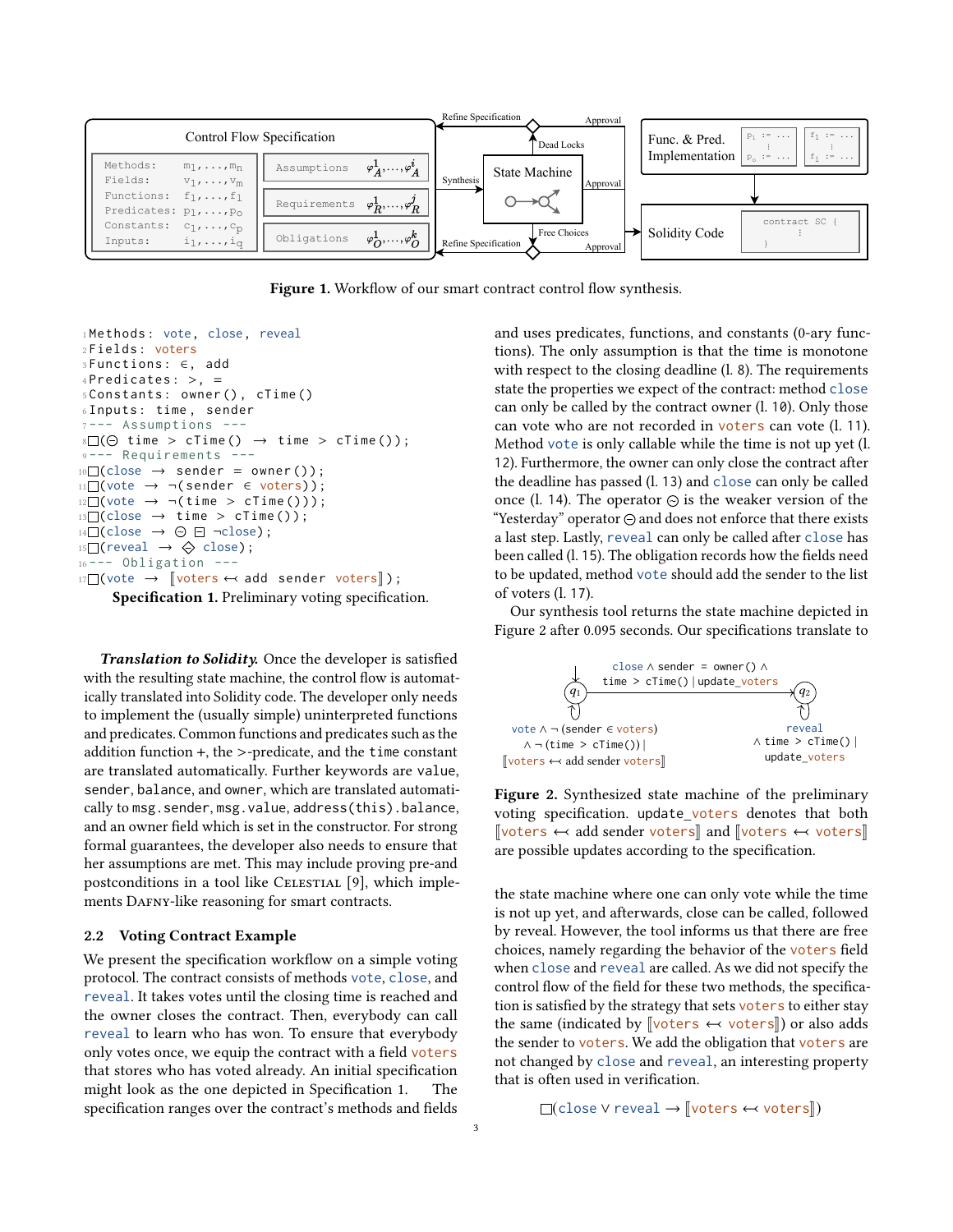Now, the developer might want to add further features to the contract. For example, she wants to record the number of votes, and requires that the contract only closes once a minimum number of votes is reached. She thus extends her specification as follows:

```
fields: ..., numVotes
constants: ..., cNum()
...
--- Additional Assumptions ---
(vote ∧ numVotes > cNum ()
   \rightarrow (numVotes > cNum()));
--- Additional Requirements ---
\Box(close \rightarrow numVotes > cNum());
   - Additional Obligations ---
\Box(vote \rightarrow \BoxnumVotes \leftrightarrow addOne numVotes\Box);
\square(\diamondsuit close \rightarrow \lceilnumVotes \leftrightarrow numVotes\rceil);
```
The specification includes an assumption that invoking vote does not make the vote count fall below cNum(). The assumption relies on arithmetic, which cannot be enforced by a control flow synthesizer without additional theories. The assumption expresses the Hoare triple

 ${\{numVotes > cNum()\}}$  vote  ${\{numVotes > cNum()\}}$ 

and can be proven on the resulting Solidity code. Synthesizing the extended specification, however, results in SCSynt warning of a potential deadlock: in the initial state, there is no callable method if time  $> c$ Time() and numVotes  $\leq$  cNum(). This can be seen in the synthesized state machine in Figure [3.](#page-3-0)

<span id="page-3-0"></span>

Figure 3. Synthesized state machine of extended voting state specification with vote count. We only display the parts relevant for the deadlock detection.

To enable such an analysis, the developer can label predicates as determined. The predicate on the time is determined as time will not fall below cTime() once it is greater. Similarly, numVotes  $\leq$  cNum() can only take one value at a time. For more details, we refer to Section [6.](#page-8-0) The developer might now decide to weaken the closing condition to avoid the deadlock by allowing either of the previous conditions:

 $\Box$ (close  $\rightarrow$  numVotes > cNum()  $\lor$  time > cTime())

The refinement of this voting example highlights the advantage of specifying and then synthesizing a smart contract. Many contracts are of the same class and share common properties. Voting protocols usually require that everybody only votes once; auction protocols require the highest bidder to win, etc. When constructing a new auction contract, basic

```
1 function vote ( string memory v) public {
2 \text{ if } (s == state.s1 \& (numVotes > cNum))&& !( block . timestamp > cTime )
        && !( voters[msg . sender]) {
3 \quad S = \text{state} \cdot \text{s1};4 }
5 else if((s == state.s1 || s == state.s2)&& ( numVotes > cNum )
        && !( block . timestamp > cTime )
        && !( voters[msg . sender]) ) {
\circ s = state.s2;
7 }
8 else {
9 revert () ;
10 }
11 voters[msg . sender] = true ;
12 numVotes = numVotes + 1;
13 }
```
Solidity Code 1. Generated Solidity function for method vote of the voting contract.

auction properties remain valid. One can build on existing specifications and gradually refine them. All consequences on the state machine are handled by the synthesizer.

The resulting Solidity code of the vote method is shown in Solidity Code [1.](#page-2-1) The other methods are constructed analogously. More details on the structure of the Solidity code are provided in Section [6.](#page-8-0) Variable s denotes the current state of the state machine defining the control flow. The ifstatements implement the transitions of the state machine invoked by method vote. For the vote method, we perform the field updates not in the body of the if-statement but at the end of the function: SCSynt automatically does so when the field updates are identical for all transitions invoked by vote. If none of the guards of the if-statements is satisfied, calling vote violates the specification of the contract and the method call is reverted. Implementations for the function add and predicate  $\in$  must be provided by the developer and are automatically inserted into the code. Note that the vote method so far only implements the control flow aspects of the method. The right handling of the vote (denoted by input parameter v) still remains to be implemented.

### 3 Background

In this section, we provide the necessary background information for this paper, especially the definition of pastTSL. We assume familiarity with linear-time temporal logic (LTL). A definition of LTL with past-time temporal operators can, for example, be found in [\[8,](#page-12-3) [18\]](#page-12-4).

## 3.1 Smart Contracts and Solidity

We briefly sketch the most basic concepts of Solidity, for details we refer to the official Ethereum [\[2\]](#page-12-5) and Solidity [\[4\]](#page-12-6) documentation. Smart contracts written in Solidity are run on the Ethereum blockchain. Once deployed on the blockchain, the contracts cannot be altered. Solidity is a statically typed,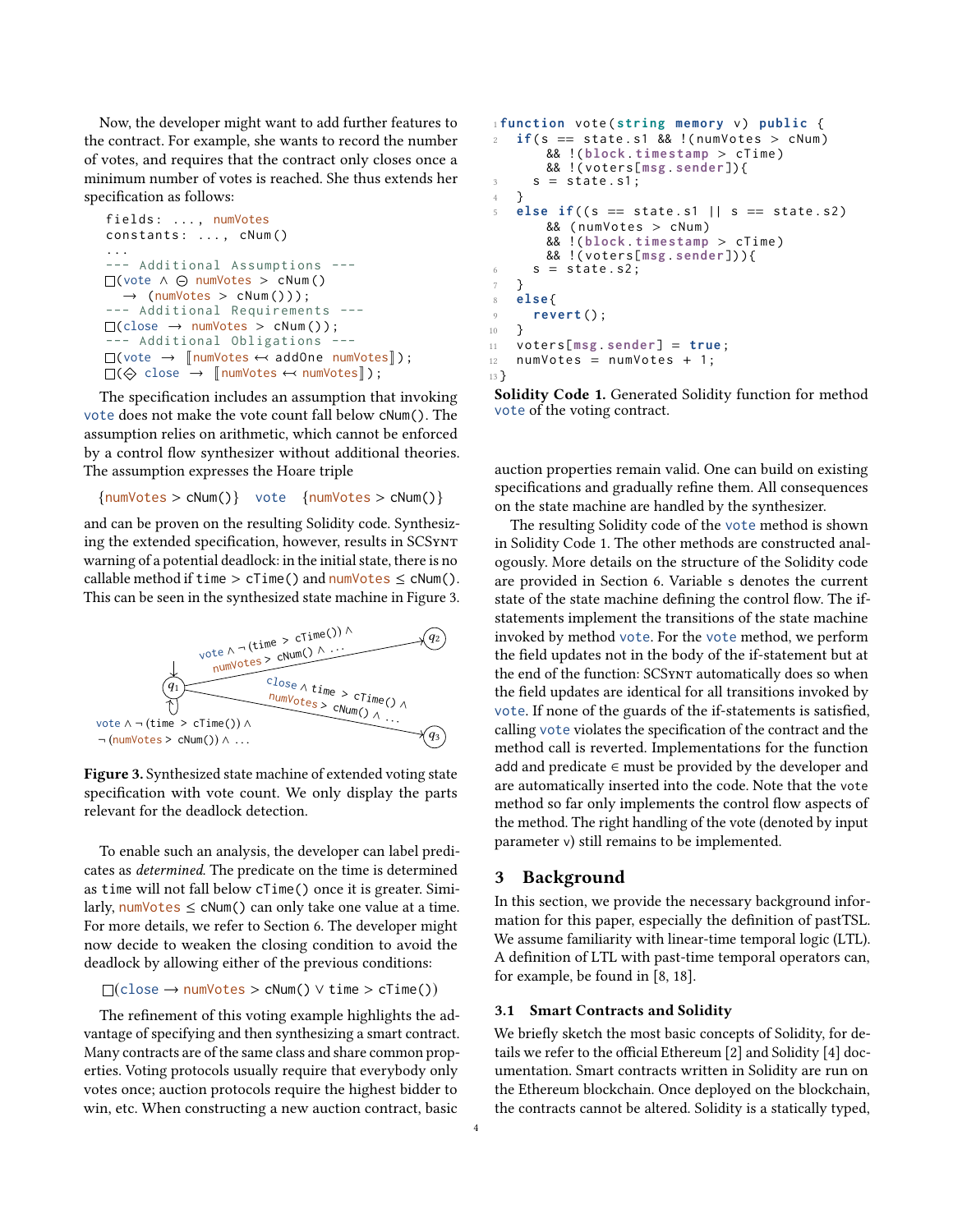object-oriented programming language which reads like C++, but implements specific constructs for the development of smart contracts. Accounts on the Ethereum blockchain (which are either users or contracts) can call all public methods of a contract. If a method is labeled payable, the caller can attach Ether (the crypto-currency of Ethereum) to the call. The current caller of the method can be accessed by msg.sender, the attached value by msg.value. Especially important is the rollback functionality using revert, which undos all effects of the current call.

#### 3.2 Past-time Temporal Stream Logic

We introduce the syntax and semantics of pastTSL following [\[14\]](#page-12-1), which introduced temporal stream logic (TSL) for future-time operators. TSL extends LTL with field variables, which can hold data of arbitrary type and from possibly infinite domains. To abstract from concrete data points, TSL includes uninterpreted functions and predicates. A pastTSL formula describes a system that produces a stream of field updates based on a stream of predicate evaluations on the fields and on additional input streams. We first formally define values, streams, functions, and predicates.

A value can be of arbitrary type. The set of all values is denoted by  $V$ , the Boolean values by  $\mathbb{B} \subseteq V$ . A stream  $s : \mathbb{N} \to \mathcal{V}$  fixes values for each point in time. An *n*-ary function  $f: \mathcal{V}^n \to \mathcal{V}$  computes a value from *n* values. An *n*ary predicate  $p: \mathcal{V}^n \to \mathbb{B}$  assigns a boolean value to *n* values. The sets of all functions and predicates are denoted by  $\mathcal F$ and  $\mathcal{P} \subseteq \mathcal{F}$ . Constants are both 0-ary functions and values.

Let  $\mathbb I$  and  $\mathbb F$  be the set of input and field variables, and let  $\Sigma_F$  and  $\Sigma_P \subseteq \Sigma_F$  be the set of function and predicate symbols. *Function terms*  $\tau_f$  are recursively defined by

$$
\tau_f \coloneqq s \mid f \tau_f^1 \dots \tau_f^n
$$

where  $s \in \mathbb{I} \cup \mathbb{F}$  and f is an n-ary function symbol. Predicate terms  $\tau_p$  are obtained by applying a predicate to function terms. The sets of all function and predicate terms are denoted by  $\mathcal{T}_F$  and  $\mathcal{T}_P \subseteq \mathcal{T}_F$ , respectively. PastTSL formulas are built according to the following grammar:

$$
\varphi, \psi ::= \neg \varphi \mid \varphi \land \psi \mid \ominus \varphi \mid \varphi S \psi \mid \tau_p \mid [\![v \leftrightarrow \tau_f]\!]
$$

where  $v \in \mathbb{F}$ ,  $\tau_p \in \mathcal{T}_P$ , and  $\tau_f \in \mathcal{T}_F$ . An update  $[v \leftrightarrow \tau_f]$ denotes that the value of function term  $\tau_f$  is assigned to field v. The temporal operators are called "Yesterday"  $\ominus$  and "Since" S.

Function and predicate terms are syntactic objects, i.e. the term  $p(f c)$  only becomes meaningful when we assign, for example, c to the value 3, f to the function  $f(x) = x + 1$ and  $p$  to  $p(x) = x > 0$ . To assign a semantic interpretation to function and predicate symbols, we use an assignment function  $\langle \cdot \rangle : \Sigma_F \to \mathcal{F}$ . The set of all assignments of fields to function terms is denoted by C. A computation  $\varsigma \in C^{\omega}$ describes the control flow of the fields, i.e., which function terms are applied to a field at which point in time. Input

streams  $I^{\omega}$  are infinite sequences of assignments of inputs to values. For every field  $v \in \mathbb{F}$ , let *init*<sub>v</sub> be a predefined constant assigning an initial value to v. Given a computation, an input stream, and a point in time  $t$ , we can evaluate a function term. The evaluation function  $\eta_{\langle \cdot \rangle}: C^{\omega} \times I^{\omega} \times \mathbb{N} \times \mathcal{T}_F \to \mathcal{V}$  is defined as

$$
\eta_{\langle\rangle}(s, t, t, s) := \begin{cases} t \ t \ s & \text{if } s \in \mathbb{I} \\ init_s & \text{if } s \in \mathbb{F} \land t = 0 \\ \eta_{\langle\rangle}(s, t, t - 1, s(t - 1) s) & \text{if } s \in \mathbb{F} \land t > 0 \end{cases}
$$

$$
\eta_{\langle\rangle}(s, t, t, f \tau_0 ... \tau_{m-1}) := \langle f \rangle \eta_{\langle\rangle}(s, t, t, \tau_0) ... \eta_{\langle\rangle}(s, t, t, \tau_{m-1})
$$

Note that  $\iota t$  s denotes the value that input stream  $\iota$  assigns to input s at position  $t$ . Likewise,  $\varsigma$   $t$  s is the function term that  $\varsigma$  assigns to field s at point in time  $t$ . As an example, to compute the value of field  $x$  in step  $t$ , we obtain from the computation that x is updated in step  $t$  to  $f$  x, so we recursively evaluate x in step  $t - 1$  and apply the function assigned to  $f$  to the result.

We evaluate a pastTSL formula  $\varphi$  with respect to an assignment function  $\langle \cdot \rangle$ , an input stream  $\iota \in \mathcal{I}^{\omega}$ , a computation  $\varsigma \in C^{\omega}$ , and a time step  $t \in \mathbb{N}$ .

| $\zeta, \iota, t \models_{\langle \cdot \rangle} \neg \varphi$             | iff $\varsigma, \iota, t \nvDash_{\langle \cdot \rangle} \varphi$                                                                |
|----------------------------------------------------------------------------|----------------------------------------------------------------------------------------------------------------------------------|
| $\zeta, \iota, t \models_{\langle \cdot \rangle} \varphi \wedge \psi$      | iff $\varsigma, \iota, t \models_{\langle \cdot \rangle} \varphi$ and $\varsigma, \iota, t \models_{\langle \cdot \rangle} \psi$ |
| $\zeta, \iota, t \models_{\langle \cdot \rangle} \ominus \varphi$          | iff $t > 0 \wedge \varsigma, \iota, t - 1 \models_{\langle \cdot \rangle} \varphi$                                               |
| $\zeta, \iota, t \models_{\langle \cdot \rangle} \varphi S \psi$           | iff $\exists 0 \leq t' \leq t$ . $\varsigma$ , $\iota$ , $t' \models_{\langle \cdot \rangle} \psi$                               |
|                                                                            | and $\forall t' < k \leq t$ . $\varsigma$ , $\iota$ , $k \models_{\langle \cdot \rangle} \varphi$                                |
| $\zeta, \iota, t \models_{\langle \cdot \rangle} [v \leftrightarrow \tau]$ | iff $\zeta t v \equiv \tau$                                                                                                      |
| $\zeta, i, t \models_{\langle \cdot \rangle} p \tau_0 \ldots \tau_m$       | iff $\eta_{\langle \rangle}(\varsigma, \iota, t, p \tau_0 \dots \tau_{m-1})$                                                     |

We use  $\equiv$  to syntactically compare two terms.  $\ominus \varphi$  denotes that  $\varphi$  holds in the previous time step.  $\varphi S \psi$  denotes that  $\varphi$ holds since the last occurrence of  $\psi$ . We derive additional operators:  $\odot \varphi := \neg \odot \neg \varphi$ ,  $\diamondsuit \varphi := true \, S \, \varphi$  and  $\Box \varphi := \neg \diamondsuit \neg \varphi$ . Operator  $\odot$  is similar to  $\odot$  but evaluates to true in the very first time step.  $\Diamond \varphi$  requires that  $\varphi$  held at least once in the past.  $\Box \varphi$  requires that  $\varphi$  held at every point in the past.

In pastTSL, we distinguish between initial formulas and *invariants*. For an invariant  $\varphi$ , we also write  $\Box \varphi$ . A computation  $\varsigma$  and an input stream  $\iota$  satisfy an initial TSL formula  $\varphi$ , if  $\zeta$ ,  $i, 0 \models_{\langle \cdot \rangle} \varphi$  holds. They satisfy an invariant if  $\zeta$ ,  $i, t \models_{\langle \cdot \rangle} \varphi$ holds for all  $t \in \mathbb{N}$ . In both cases, we write  $\zeta, \iota \models_{\langle \cdot \rangle} \varphi$ .

The realizability problem of a pastTSL formula  $\varphi$  asks whether there exists a strategy which reacts to predicate evaluations with field updates according to  $\varphi$ . Formally, a strategy is a function  $\sigma : (2^{\mathcal{T}_P})^+ \to C$ . For  $\iota \in \mathcal{I}^\omega$ , we write  $\sigma(\iota)$  for the computation  $\varsigma = \sigma(\iota[0]) \sigma(\iota[0..1]) \sigma(\iota[0..2]) \dots$ A strategy induces an infinite strategy tree that branches according to the possible predicate evaluations and whose nodes are labeled with the field updates chosen by the system.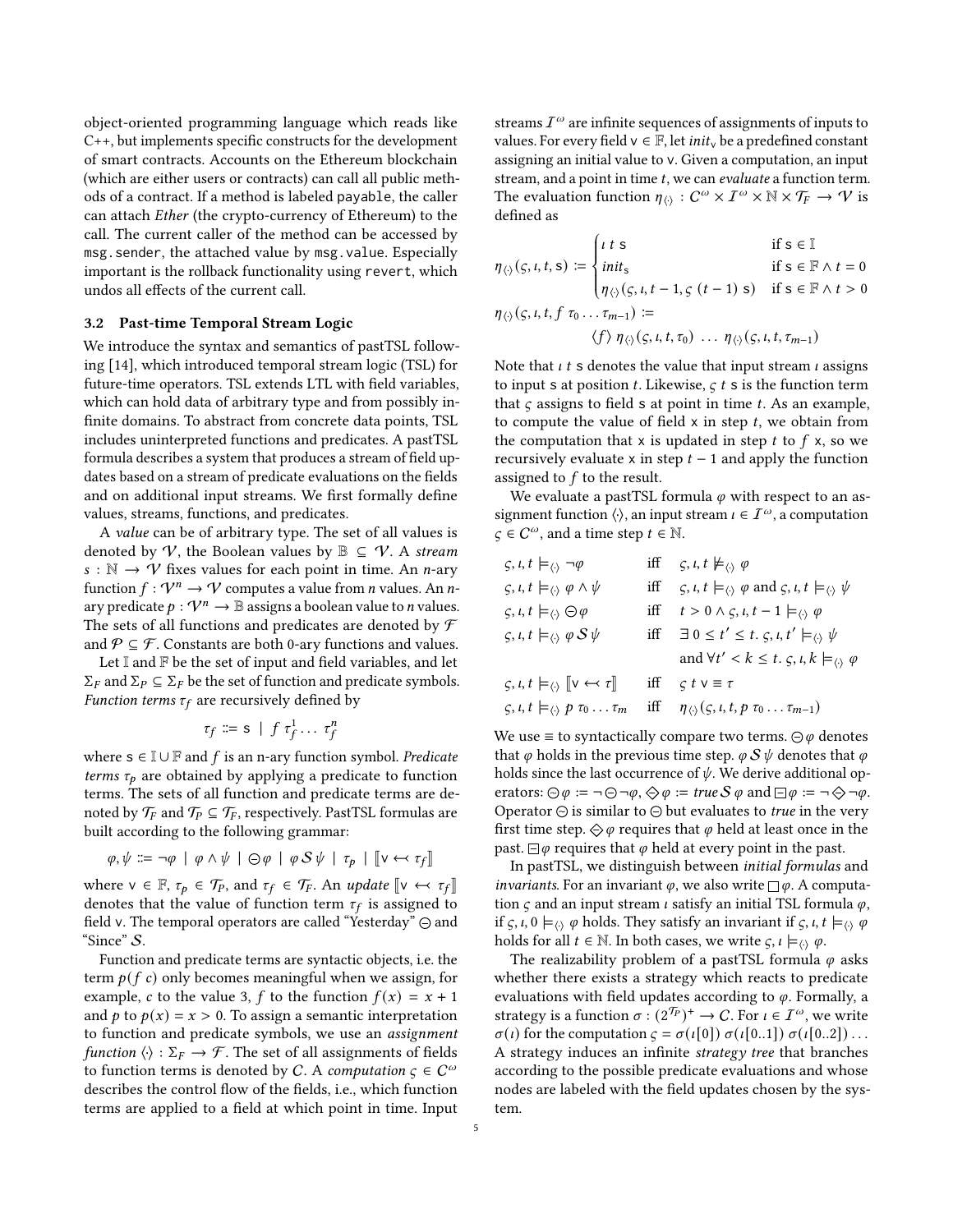**Definition 1** ([\[14\]](#page-12-1)). A pastTSL formula  $\varphi$  is realizable if, and only if, there exists a strategy  $\sigma : (2^{T_P})^+ \to C$  such that for every input stream  $\iota \in \mathcal{I}^{\omega}$  and every assignment function  $\langle \cdot \rangle : \Sigma_F \to \mathcal{F}$  it holds that  $\sigma(\iota), \iota \models_{\langle \cdot \rangle} \varphi$ .

# <span id="page-5-0"></span>4 Specifying Smart Contract Control Flows in PastTSL

In this section, we show how the control flow of two typical smart contracts can be specified in pastTSL. First, we specify a simple open auction protocol following [\[3\]](#page-12-7). Second, we describe an asset transfer contract following [\[9\]](#page-12-2).

### 4.1 Simple Auction

Auction protocols describe how to sell an object to the highest bidder. In the contract, bidders can pose bids with the method bid, directly transferring their bid via the method's value. If a bidder is outbid, she can retrieve her deposit using the method withdraw. After a pre-defined time limit is reached, the owner can end the auction with end.

Only the owner of the contract is allowed to end the auction. Furthermore, the auction can only be ended after the time limit is reached, while bids can only be posed before that. The pre-defined time limit is fixed in the constructor and we model it as a constant aTime(). This leads to the following requirements:

```
--- Requirements ---
\Box(end \rightarrow sender = owner());
\Box(end \rightarrow time > aTime());
\Box(bid \rightarrow \neg(time > aTime()));
```
Moreover, bid can only be called if the posed bid is higher than the current highest bid. Withdrawing a bid is only possible if the caller of the method withdraw is not the current highest bidder. This yields two further requirements:

```
\Box(bid \rightarrow value > highestBid);
\Box(withdraw \rightarrow \neg (sender = highestBidder));
```
Additionally, method end should not be called twice.

 $\Box$ (end  $\rightarrow$   $\Box$  ¬end);

To correctly model time, we add a monotonicity assumption on time as in Section [2.2.](#page-2-3)

```
--- Assumptions ---
\square(\ominus time > aTime () \rightarrow time > aTime ());
```
Together with this assumption, the requirements also imply that no new bids can be posed after the auction was ended. Lastly, we specify the field updates to ensure that the predicates of the requirement specs always evaluate correctly.

```
--- Obligations ---
\Box(bid \rightarrow [highestBidder \leftrightarrow sender]);
\Box(bid \rightarrow \bar{\parallel}highestBid \leftrightarrow value\parallel);
\Box(¬ bid \rightarrow \BoxhighestBidder \leftrightarrow highestBidder\Box);
\Box(¬ bid → [\BoxhighestBid \leftrightarrow highestBid\Box);
```
SCSynt derives the state machine depicted in Figure [4.](#page-5-1) For better readability, we omit the field updates.

<span id="page-5-1"></span>

Figure 4. Synthesized state machine of the simple auction contract. hBid and hBidder are abbreviations for highestBid and highestBidder, respectively.

#### <span id="page-5-2"></span>4.2 Asset Transfer

Asset transfer protocols describe the transfer of a valuable asset from a seller to a buyer. The seller makes an offer (stored in price), and the buyer can either reject it or accept it by transferring the money. Both parties need to call an additional method accept before the seller can withdraw the money. The specification demonstrates how arithmetic control flow properties can be proven by combining control flow synthesis and Hoare-style program verification with theories. We model seller and buyer as constants as they are fixed in the constructor. The access rights are as follows:

```
--- Requirements ---
(makeOffer ∨ withdraw → sender = seller () ) ;
(rejectOffer ∨ acceptOffer → sender = buyer () ) ;
\Box(accept \rightarrow sender = buyer() \lor sender = seller());
```
Furthermore, there must be no spurious calls to makeOffer or rejectOffer, i.e., after making an offer, the buyer has to wait for a rejection before making another offer.

```
\Box(makeOffer \rightarrow \odot ((\neg makeOffer) S rejectOffer));
\Box(rejectOffer \rightarrow \ominus ((\neg rejectOffer) S
      (*makeOffer) ) ;
```
We employ a  $\odot$  operator in the case of makeOffer and a  $\odot$  operator in the case of rejectOffer to ensure that makeOffer comes first. acceptOffer can only be called once the seller made an offer. The value of the message must be greater than the selling price. Furthermore, once the buyer accepted the offer, there can be no further offer or rejection:

```
\Box(acceptOffer \rightarrow value \geq price \land \Leftrightarrow makeOffer);
((rejectOffer ∨ makeOffer ∨ acceptOffer) →
     ¬acceptOffer) ;
```
Method accept must be called by both parties once the contract holds the buyer's payment. We express this as follows:

 $\Box$ (accept  $\rightarrow$  received  $\geq$  price  $\land$  received  $>$  0);

Similarly, withdraw should only be callable once the contract received the money and both parties accepted it:

 $\Box$ (withdraw  $\rightarrow$  received > 0 ∧ (accept ∧ sender = buyer () )  $\wedge \bigoplus$ (accept  $\wedge$  sender = seller()));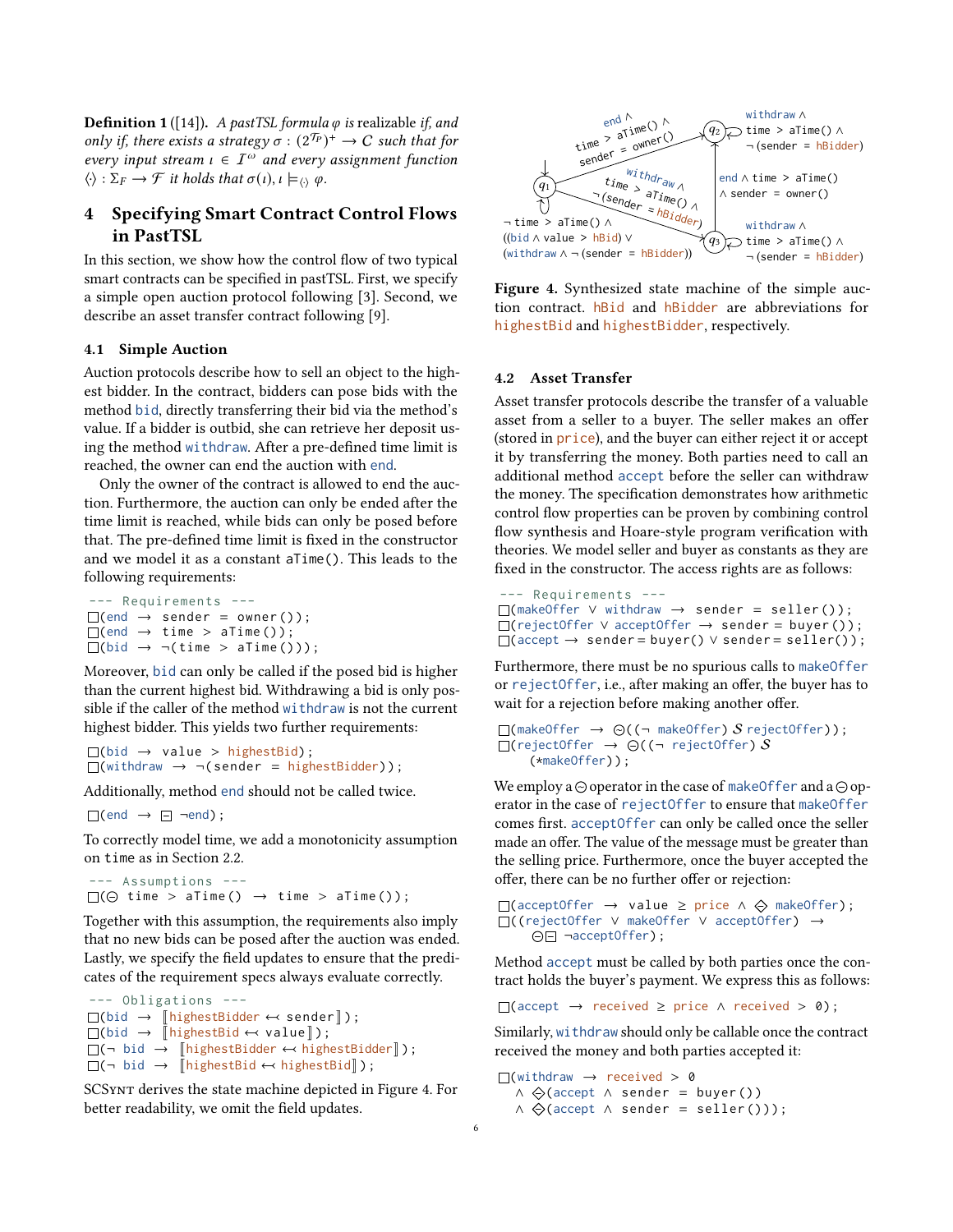The above properties are non-trivial as they combine control flow and arithmetic properties. A Hoare-style tool cannot prove such properties since received is only changed by acceptOffer, i.e., before accept and withdraw are called. We also cannot prove them directly in TSL, since predicates are uninterpreted. Thus, we give meaning to the uninterpreted predicates by adding simple arithmetic assumptions and Hoare-style assumptions about the method's behavior, which we later prove using pre-and postconditions on the synthesized contract. As is the case in Solidity, we assume that received and price are initiated with 0.

```
--- Assumptions ---
// pre -/ postconditions on received \ge price
\square(\ominus acceptOffer \rightarrow received \geq price);
( ¬(acceptOffer ∨ makeOffer) ) →
   ((\ominus received \ge price) \leftrightarrow received \ge price));
// pre -/ postconditions on received > 0\square(\ominus acceptOffer \rightarrow received > 0);
\square(\ominus ¬acceptOffer \rightarrow((\ominus \text{ received } > 0) \leftrightarrow \text{ received } > 0));pre - / postconditions on price > 0
\square(\ominus makeOffer \rightarrow price > 0);
\square(\ominus \negmakeOffer \rightarrow ((\ominus price > 0) \Leftrightarrow price > 0));
// arithmetics on > 0 and \ge\Box(price > 0 \land \neg(received > 0) \rightarrow \neg (received \ge price));
// initial ass., fulfilled by r = p = 0¬(received > 0) ∧ ¬(price > 0) ∧ received ≥ price;
```
We also assume that the buyer and seller are different addresses. Since constants are automatically labeled immutable in the translation to Solidity (c.f. Section [6\)](#page-8-0), it suffices to check for inequality in the constructor to ensure this assumption.

 $\Box$ ( sender = seller ()  $\leftrightarrow \neg$  (sender = buyer ()));

Lastly, we include the control flow of the contract's fields.

```
--- Obligations ---
\Box(acceptOffer \rightarrow [received \leftrightarrow value]);
\Box(\neg acceptOffer \rightarrow [received \leftrightarrow received]);
\Box(makeOffer \rightarrow \lbrackprice \leftrightarrow arg(1)\rbrack);
\square(¬ makeOffer \rightarrow [price \leftarrow price]);
```
The term arg(1) refers to the first parameter of the method and is understood as a keyword in the translation to Solidity. Synthesis results in the state machine displayed in Figure [5.](#page-6-1) For space reasons, we do not include predicates and field updates, only the method calls and, if relevant, whether the sender is the buyer or the seller. When inspecting the state machine, one observes that multiple calls to accept of each party as well as multiple calls to withdraw are possible. Moreover, the buyer is allowed to change her mind and to accept an offer even though she initially rejected it. These behaviors do not harm the correct control flow. However, the developer might make the design decision to explicitly forbid them after inspecting the state machine. We were able to verify all Hoare-triple assumptions using the deductive tool CELESTIAL [\[9\]](#page-12-2) on the resulting Solidity code. The CELESTIAL code is provided as supplementary material.

<span id="page-6-1"></span>

Figure 5. Synthesized state machine of the asset transfer contract. makeO., accO., and rejectO. are abbreviations for makeOffer, acceptOffer, and rejectOffer, respectively.

# <span id="page-6-0"></span>5 Synthesis from PastTSL Specifications

In this section, we formally study the realizability problem of pastTSL. The realizability problem of (future-time) TSL is undecidable [\[14\]](#page-12-1). We show that even though past-time variants of temporal logics like LTL usually lead to significantly easier algorithms (c.f. [\[23\]](#page-12-8)), the pastTSL realizability problem is undecidable in general. However, the sound approximation of TSL synthesis via LTL synthesis described in [\[14\]](#page-12-1) is also applicable to pastTSL. Even more so, we show that our specifications are often even equirealizable to a pastLTL formula, i.e., the synthesis problem gets decidable.

#### 5.1 PastTSL Undecidability

We establish that pastTSL realizability is still undecidable by a reduction from the universal halting problem of lossy counter machines [\[29\]](#page-13-7). A lossy n-counter machine consists of a finite set of instructions  $l_1, \ldots l_m$ , which modify *n* counters  $c_1, \ldots c_n$ . Each instruction  $l_i$  is of one of the following forms, where  $1 \le x \le n$  and  $1 \le j \le m$ .

- 1)  $l_i$ :  $c_x := c_x + 1$ ; goto  $l_i$
- 2)  $l_i$ : if  $c_x = 0$  then goto  $l_j$  else  $c_x := c_x 1$ ; goto  $l_k$ 3)  $l_i$ : halt

A configuration of a lossy *n*-counter machine is a tuple  $(l_i, v_1, \ldots, v_n)$ , where  $l_i$  is the next instruction to be executed, and  $v_1, \ldots, v_n$  denote the value of the counters. We employ a version of lossiness where a counter can suddenly become zero if it is tested for zero  $[29]$ . An *n*-counter machine halts from an initial configuration if it eventually reaches a state with the halting instruction. We use the result that it is undecidable whether a 4-counter machine with lossiness as defined above halts from every initial configuration [\[29\]](#page-13-7).

### Theorem 1. The pastTSL realizability problem is undecidable.

Proof. We spell out the main ideas. Our formulas consist of one constant  $z($ ), one function  $f$ , and one predicate  $p$ . There are no explicit inputs. Borrowing an idea from [\[26\]](#page-13-8), we use two fields for every counter  $c_x$ :  $c_x^{inc}$  to count increments and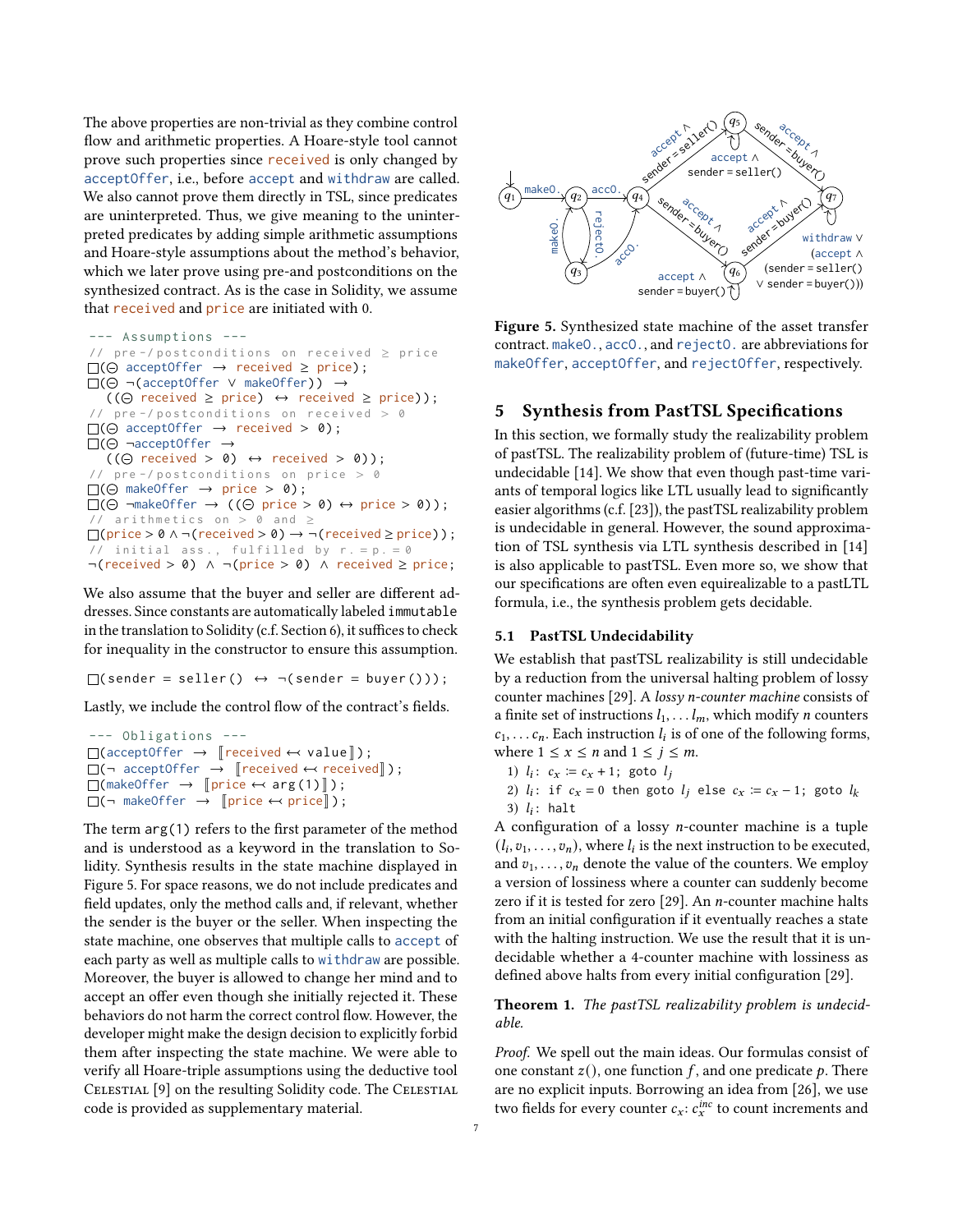$c_x^{dec}$  to count decrements. Applying f to  $c_x^{inc}$  increments the counter, applying  $f$  to  $c_x^{dec}$  decrements it. If the number of increments and decrements is equal, the counter is 0. In TSL, we use the formula  $\psi^0_x \coloneqq p(\epsilon^{inc}_x) \leftrightarrow p(\epsilon^{dec}_x)$  to test if a counter is zero. Note that if the counter really is zero, then the test for zero must evaluate to true. For all other cases, it may evaluate to true. If the equivalence evaluates to true even though the counter is non-zero, we interpret it as a spontaneous reset. Initially, the value of the counters need to be arbitrary. We reflect this by making no assumptions on the first step, thereby allowing the strategy to set the counter fields to any valid function term  $f^*(z())$ . We use n fields  $l_i$ for the next instruction, and globally, all fields but one need to self-update. The exception is the instruction which gets executed next, indicated by  $\llbracket l_i \leftrightarrow f(l_i) \rrbracket$ . We spell out the encoding of an instruction of the second type.

$$
\Box (\odot [l_i \leftrightarrow f(l_i)] \rightarrow
$$
  
\n
$$
(\psi_x^0 \rightarrow [l_j \leftrightarrow f(l_j)] \land [c_x^{inc} \leftrightarrow z()] \land [c_x^{dec} \leftrightarrow z()]) \land
$$
  
\n
$$
(\neg \psi_x^0 \rightarrow [l_k \leftrightarrow f(l_k)] \land [c_x^{inc} \leftrightarrow c_x^{inc}] \land [c_x^{dec} \leftrightarrow f(c_x^{dec})])
$$

The formula tests if the instruction to be executed is  $l_i$ . If so, we test the counter  $c_x$  for zero and set the corresponding fields to  $z()$  if that was the case. Furthermore, the correct next instruction is updated by applying  $f$ . Finally, we encode that we never reach a halting state:  $\Box \neg \llbracket l_{halt} \leftrightarrow f(l_{halt}) \rrbracket$ . The resulting pastTSL formula is realizable if, and only if, there is an initial state such that the machine never halts.  $\square$ 

### <span id="page-7-1"></span>5.2 PastTSL Synthesis via PastLTL Approximation

Although the realizability problem of pastTSL is undecidable in general, we can approximate it with the realizability problem of pastLTL, which is decidable. We recap the approximation for (future-time) TSL specifications [\[14\]](#page-12-1), which can also be used to soundly approximate pastTSL formulas with pastLTL formulas. The main idea of the approximation is to replace function and predicate terms as well as updates with atomic propositions. Additional conjuncts ensure that the semantics of fields are respected, i.e., that in every time step, every field is updated with exactly one value. The update may also be a self-update. Given a pastTSL formula  $\varphi$ , we define a pastLTL formula as follows.

$$
\psi_{\text{pastLTL}} := syntactic Conversion(\varphi) \land fieldProps(\varphi)
$$

Here, syntacticConversion( $\varphi$ ) denotes the pastLTL formula obtained from  $\varphi$  by replacing any update and predicate term with a fresh atomic proposition, e.g.,  $a_{v\_to} f_v$  for  $[v \leftrightarrow f v]$ .<br>The formula field prope(x) is given by The formula field *Props*( $\varphi$ ) is given by

$$
\text{fieldProps}(\varphi) := \Box \left( \bigwedge_{v \in \mathbb{F}} \bigvee_{\tau \in \mathcal{T}_U^{\vee}} \left( a_{\tau} \wedge \bigwedge_{\tau' \in \mathcal{T}_U^{\vee} \setminus \{\tau\}} \neg a_{\tau}' \right) \right)
$$

where  $\mathcal{T}_{U}^{\vee}$  is the set of all update terms of v (including selfupdates) and  $a_{\tau}$  is the atomic proposition for a term  $\tau$ . The

approximation eliminates the semantic meaning of the functions and predicates. While a strategy realizing  $\psi_{\text{pastLTL}}$  can be transformed into a strategy for the pastTSL formula, an unrealizability result for  $\psi_{\text{pastLTL}}$  does not carry over. In the semantics of TSL, predicates and functions are required to behave identically for the same input in different time steps; this requirement is lost in the pastLTL approximation. As an example, assume that we update field x with the value of y at some point. In the semantics of TSL,  $p(x)$  will be equivalent to  $p(y)$  in the next point in time. In LTL, a spurious counterstrategy could choose *true* for  $a_{p_x}$  and *false* for  $a_{p_y}$ . Spuriousness might also occur across multiple branches of the counterstrategy. This might be the case if a field x is self-updated in the first step of two different branches, but  $p(x)$  is subsequently set to *true* on one branch and to *false* on the other branch. If the LTL synthesis tool returns a spurious counterstrategy, [\[14\]](#page-12-1) proposes to refine the LTL formula to forbid the spurious behavior and synthesize again.

We approximate pastTSL specifications in pastLTL as described above, but omit the refinement loop (c.f. Section [6\)](#page-8-0). For our specifications, we never encountered the case that the tool returned "unrealizable" spuriously. To contextualize this observation, we identify two "simpler" pastTSL fragments into which our specifications fall. The first one allows for a translation to an equirealizable pastLTL formula, the second one eliminates spurious behavior along a strategy branch.

<span id="page-7-0"></span>**Lemma 1.** Let  $\mathcal{T}_U$  be the update terms of a pastTSL formula  $\varphi$ . If for all  $\tau_u \in \mathcal{T}_U$ , either  $\tau_u = \lbrack\lbrack v \lbrack \leftrightarrow v \rbrack\rbrack$  or  $\tau = \lbrack\lbrack v \leftrightarrow \tau_f \rbrack\rbrack$  for some v and  $\tau_f$  contains at least one input variable, then there is a pastLTL formula  $\varphi_L$  such that  $\varphi$  and  $\varphi_L$  are equirealizable.

*Proof.* To argue that no counterstrategy for the formula  $\varphi_L$  is spurious, we can choose suitable inputs as well as function and predicate assignments. Assume we choose the set Q of rational numbers as the input domain of all inputs. Then, for every node of the strategy tree, the value of the inputs can be chosen differently by the environment. Thus, spuriousness cannot occur for predicate terms which contain at least one input variable as the function term inside the predicate symbol may evaluate differently on every node of the strategy. Next, we consider predicates which contain only field variables. With appropriate choices for the function assignments, the fields will also evaluate differently with every update which is not a self-update. To prevent spuriousness, we enforce that these predicates have the same value as long as all its fields are self-updated:

$$
\varphi' := \square \left( \bigwedge_{\tau \in \mathcal{T}_P^{\mathbb{F}}} \bigotimes_{v \in \mathbb{F}(\tau)}' a_{v\_to\_v} \right) \to a_{\tau} \leftrightarrow \ominus a_{\tau}
$$

where  $\mathcal{T}_P^{\mathbb{F}}$  is the set of predicate terms that only contain fields as atomic terms,  $F(\tau)$  is the set of fields occurring in  $\tau$ , and  $a_{v}$  to v is the proposition associated with the self-update of v. Moreover, predicates need to evaluate identically on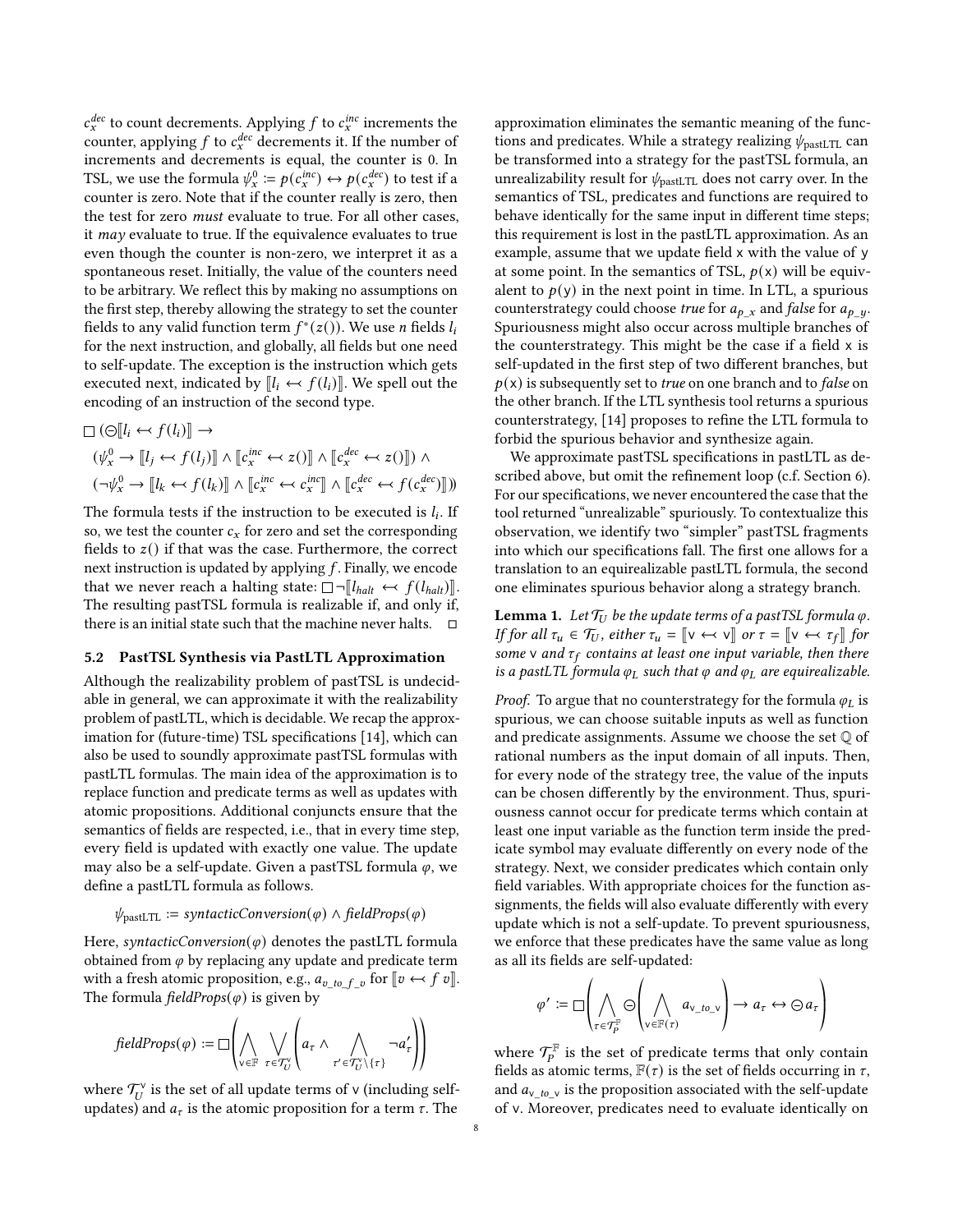fields that were updated with the same function term.

$$
\varphi'' := \square \bigwedge_{v_1, v_2 \in \mathbb{F}} \left( \bigvee_{\substack{r_1^{\vee_1}, r_0^{\vee_1}: \\ r_U^{v_1}, r_U^{v_1}: r h s(r_U^{\vee_1}) = r h s(r_U^{\vee_2})}} \ominus (a_{\tau_U^{\vee_1}} \wedge a_{\tau_U^{\vee_2}}) \right)
$$

$$
\rightarrow \bigwedge_{\tau \in \mathcal{T}_P} a_{\tau} \leftrightarrow a_{\tau[v_1 \mapsto v_2]} \right)
$$

Wehre,  $\tau_U^{v_i} \in \mathcal{T}_U^{v_i}$ , and  $rhs(\tau_U^{v_1}) = rhs(\tau_U^{v_2})$  indicates that the right-hand side of  $\tau_U^{\nu_1}$  is identical to the one of  $\tau_U^{\nu_2}$ . Thus,  $\varphi$ " states that if two fields  $v_1$ ,  $v_2$  were updated with the same term, then the evaluation of a predicate term does not change when replacing  $v_1$  with  $v_2$ . Formula  $\varphi_L := \psi_{\text{pastLTL}} \wedge \varphi' \wedge \varphi''$ is equirealizable to  $\varphi$ .

Both the simple auction and asset transfer contracts from Section [4](#page-5-0) fall into the above fragment. The second fragment does not guarantee the existence of an equirealizable pastLTL formula but eliminates the possibility of spuriousness within one branch of the strategy. The voting specification from Section [2](#page-1-0) falls into the second fragment.

**Lemma 2.** Let  $\mathcal{T}_U$  be the update terms of a pastTSL formula  $\varphi$ . If for all  $\tau_u \in \mathcal{T}_U$ , either  $\tau_u = \llbracket v \leftarrow v \rrbracket$  or  $\tau = \llbracket v \leftarrow \tau_f \rrbracket$  for some v and  $\tau_f$  contains only v as base term and at least one function application on v, then there is a pastLTL formula  $\varphi_L$ such that whenever  $\varphi$  is realizable but  $\varphi_L$  is unrealizable, the counterstrategy is only spurious across different branches.

Proof. We choose all functions to be strictly increasing functions mapping to N. Then, every update on v which is not a self-update increases the value of v. Similarly to Lemma [1,](#page-7-0) predicates on v only need to evaluate identically up to the next function application. We enforce this with formula  $\varphi'$ from Lemma [1.](#page-7-0) Then,  $\varphi_L := \psi_{\text{pastLTL}} \wedge \varphi'$  prevents spurious predicate assignments along one strategy branch.  $□$ 

# <span id="page-8-0"></span>6 Implementation

The SCSynt toolchain consists of several steps. First, we translate the pastTSL specification into a pastLTL formula as described in Section [5,](#page-6-0) using TSLtools [\[22\]](#page-12-9), which we adapted to handle past-time operators. TSLtools is implemented in Haskell. The resulting PastLTL formula is fed into our synthesis and analysis algorithm, which creates a state machine. Lastly, the state machine is translated into Solidity code. The algorithms are implemented in approximately 800 and 1100 lines of Python code, respectively.

#### 6.1 Construction of a PastLTL specification

We first construct the pastLTL formula from the pastTSL specification. To correctly reflect the control flow of a smart contract, we add the global assumption that exactly one method is called at a time. The final PastTSL specification

consists of assumptions  $\varphi_A$ , requirements  $\varphi_R$ , and obligations  $\varphi_O$ . We translate all of them to pastLTL with our pasttime version TSLtools [\[22\]](#page-12-9). TSLtools is based on the LTL approximation from [\[14\]](#page-12-1), which we recapitulated in Section [5.2.](#page-7-1) Note that the requirements are by design unrealizable. In the formula  $\Box$ (close  $\rightarrow \neg \Leftrightarrow$  close), close is an input proposition in the LTL approximation, thus, the environment player has a winning strategy by setting the close proposition to true twice. We can, however, treat a requirement as an assumption: the conjunction  $\varphi_A \wedge \varphi_R$  describes the language of allowed input sequences for which we have to find outputs (i.e., propositions for field updates) according to  $\varphi_O$ .

#### 6.2 Synthesis for PastLTL

The second part of our toolchain implements an efficient synthesis algorithm for pastLTL. As such, it can also be employed outside the context of smart contract control flow synthesis. We assume that the specification is given in the TLSF format [\[20\]](#page-12-10), and consists of initial as well as global assumptions and guarantees. Initial specifications only hold in the first step, global specifications are invariants. We synthesize Mealy machines [\[30\]](#page-13-9), a variant of finite-state machines where transitions are labeled with inputs and the corresponding system output. We assume that assumptions range only over input propositions (as in the translated control flow specifications). Then, the assumptions restrict the language of allowed input words. Synthesis from pastLTL, i.e., safety properties, is easier than full LTL synthesis, as we only need to ensure to never leave the safe region of the state machine. In order to derive a state machine which depicts the entire allowed control flow, we do not only synthesize a strategy but the entire winning region. If a formula is realizable, the winning region is a state machine which has in every state at least one transition for every allowed input. As an example, consider the specification with input *a*, output *b*, global assumption  $a \rightarrow \neg \diamondsuit a$  and global guarantee  $(b \to \neg \Diamond b) \land (b \to \Diamond \Box \neg a)$ . A winning strategy is to set  $b$  to false all the time, ignoring  $a$ . The winning region depicted in Figure [6](#page-8-1) displays all possible transitions.

To obtain a strategy from the winning region, one can simply fix a transition for every input.

To compute the winning region we use a symbolic approach using binary decision diagrams (BDDs). We use the Python dd package [\[11\]](#page-12-11) with Cython bindings to the C library CUDD. For pastLTL, a

<span id="page-8-1"></span>

Figure 6. Winning region.

symbolic approach is especially efficient due to the longknown fact that in order to evaluate a pastLTL formula at time point  $i$ , one only needs to know the evaluation of the formula and its subformulas at point  $i - 1$  [\[18\]](#page-12-4). First, SC-Synt translates the pastLTL formula into a BDD and then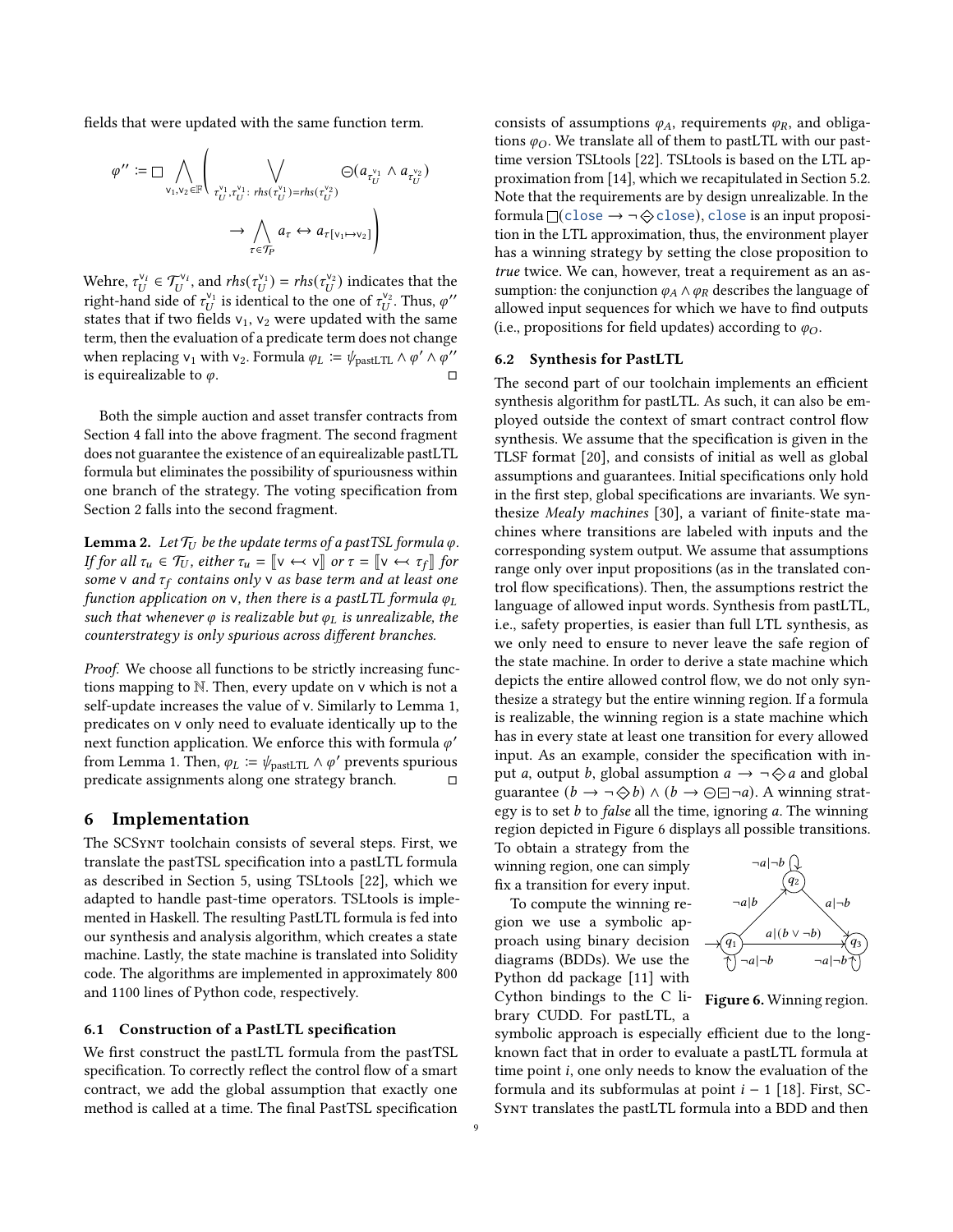computes the winning region symbolically with a classic fixpoint attractor construction. We explore the resulting state machine and minimize it using an explicit implementation of Hopcroft's minimization algorithm [\[19\]](#page-12-12).

#### 6.3 Free Choices and Deadlock Detection

We analyze the computed winning region for free choices and potential deadlocks. Both cases might indicate bad specifications. If there are free choices, the contract is usually under-specified. Deadlocks imply mutually exclusive specifications. Free choices can be detected by searching for a state in the winning region which, for the same input, has multiple outgoing transitions into the winning region. If there are free choices and the developer has no preference which one is chosen, SCSynt derives a strategy by non-deterministically choosing one option. For the deadlock detection, we require the user to provide an additional classification of the predicate terms occurring in the control flow. Recall the voting contract from Section [2.](#page-1-0) In the state machine in Figure [3,](#page-3-0) we want to detect a deadlock since no method can be called in  $q_1$  if time > cTime() and numVotes < cNum(). The state machine in Figure [2,](#page-2-2) in contrast, does not have a deadlock, even though no method is callable in  $q_1$  if sender  $\in$  voters and sender  $\neq$  owner(). What distinguishes these two cases is that sender  $∈$  voters will evaluate to *false* when choosing a different sender, whereas the evaluation of  $time > cTime()$ and numVotes  $\langle cNum() \rangle$  is fixed at each step and will not change unless a method is successfully executed. We call predicate terms which only have one possible evaluation at each step determined. Determined predicate terms are usually predicates on fields or the time. Note that for determined predicate terms, the control flow must still account for both evaluations. If the user provides the set of determined predicate terms, SCSynt detects if at some point, there is an evaluation of determined predicate terms for which there is no valid transition. It then warns of a potential deadlock.

#### 6.4 Translation to Solidity

Finally, SCSynt translates the synthesized state machine, given as a .dot file, into Solidity code. We assume that the signatures of all methods, functions, predicates, constants, and fields are provided. For the voting contract, the signature of the voters field is mapping (address => bool), public, for instance. Where applicable, methods need to be labeled as payable. The developer must also provide implementations of uninterpreted functions and predicates, except for pre-defined functions like + and keywords like sender. Constants can be implemented as either a concrete value or given as a constructor argument. For the correct implementation of TSL field updates in an imperative language, we distinguish between functions implementing expressions and functions implementing assignments. For the voting contract, for example, the add function takes two arguments

```
1 contract <contract_name> {
2 // states
   3 enum state {
4 s1, ..., sk
   \mathcal{F}// current state of the state machine
7 state private s;
8 // constants
9 <type> private immutable <name>;
10 // fields
11 <type> <access_modifier> <name>;
12 address private owner ;
13
14 constructor (<args>) {
15 // init. of s and def. of owner
16 s = state.<initial_state>;
17 owner = msg. sender ;
18 // constants
19 <name> = <definition>;
20 }
21 // methods
22 function m_i(<args>) public <is_payable>{
23 \leqstate_machine_logic_for_m<sub>i</sub>>
24 }
25 }
```
Solidity Code 2. Translation schema to generate the Solidity contract.  $k$  is the number of states in the state machine.

a and b and is implemented as  $a[b] = true$ , i.e., as assignment. If functions are nested, the inner functions must be expressions with at most one outer assignment function.

The schema of the translation is shown in Solidity Code [2.](#page-9-0) To reflect the control flow described by the state machine, we define an enum for the states and store the current state in variable s. Moreover, we declare constants, fields, and a variable storing the owner's address. Constants are labeled immutable. In the constructor, we initialize s with the initial state of the state machine and set owner to the current sender's address. For each method, we create a method that contains the state machine logic for the particular method (c.f. Section [2](#page-1-0) for the translation of method vote). We automatically replace occurrences of functions and predicates in the state machine guards with their definitions.

For the translation of field updates, we locally store the current value of the fields in temporal variables. In the semantics of TSL, function terms on the right-hand side of update statements refer to the value of the fields in the last step. Since cyclic dependencies cannot be resolved, the updates are computed with respect to the temporally stored values. In some cases, the value buffering can be avoided, for example if fields only update with respect to their own value, c.f. the vote method in Solidity Code [1](#page-2-1) in Section [2.](#page-1-0) If a function implements an assignment (like the add function), the assignment performs the update. If a function implementation is an expression (like the + function), it becomes the right-hand side of an assignment to the field.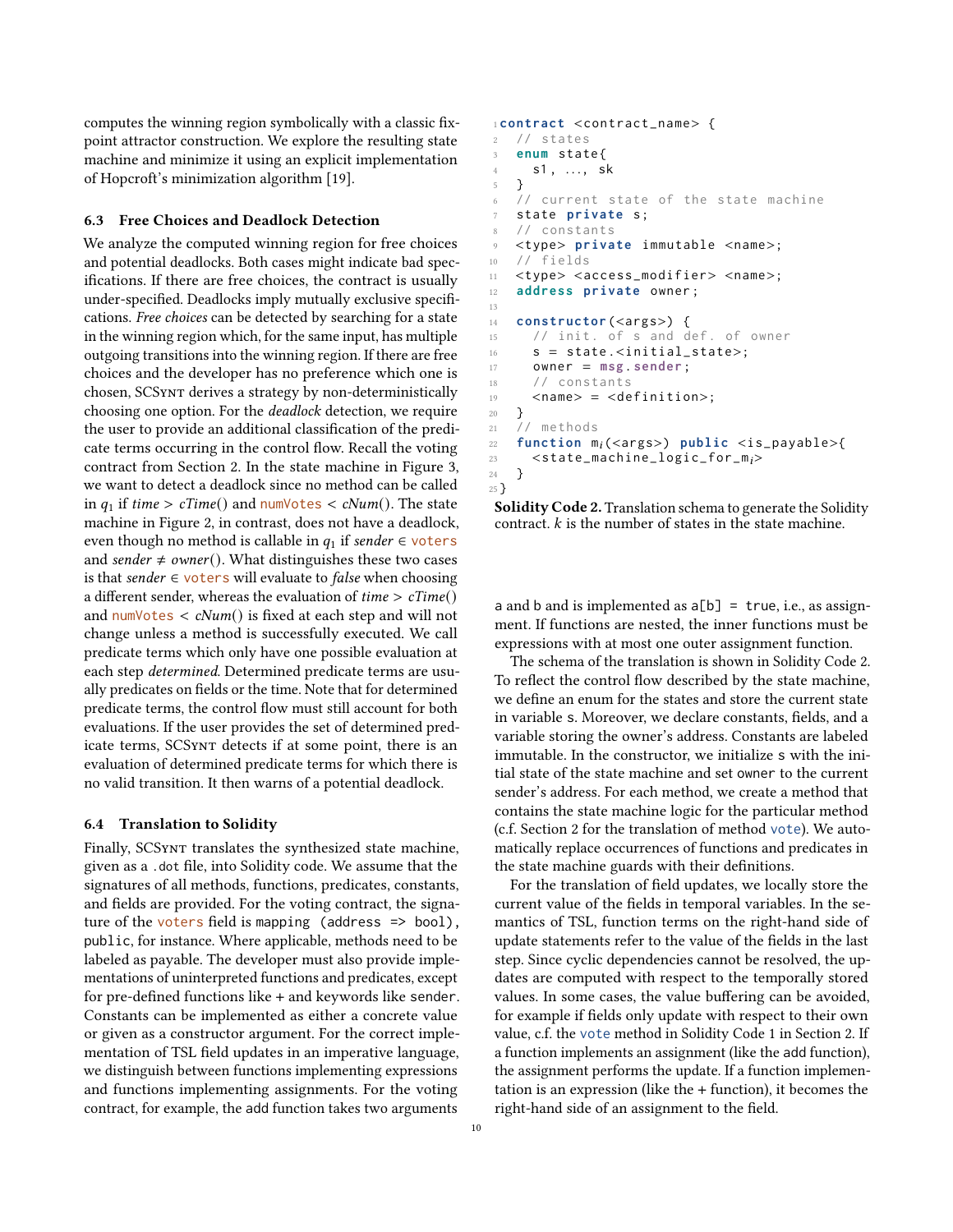## 6.5 Limitations

Most of the limitations of our approach originate from the tradeoff between expressiveness of the specification language and performance of the tool. First of all, TSL uses uninterpreted functions and predicates, which excludes domainspecific reasoning. A line of future work is to equip TSL with theories like linear integer arithmetic such as in [\[12\]](#page-12-13). Using SMT solvers, we might automatically infer properties that we currently add as assumptions like  $\Box$ (price >  $0 \wedge \neg received > 0 \rightarrow \neg received \ge price$  from Section [4.2.](#page-5-2) Second, TSL builds on a temporal logic and inherits some of its lack of expressiveness. For example, we cannot quantify over a single user like first-order logics do. An interesting property would be, for example, that every address can call vote only once without having to use mappings as memory. Lastly, beyond classic control flow properties, it might be interesting to also include liveness properties, i.e. stating that "the money will eventually be transferred back".

# 7 Evaluation

To evaluate SCSynt, we specified and synthesized seven different contracts. Table [1](#page-11-0) reports for each case study the size of the specification, of the synthesized state machine, and of the generated Solidity code. We provide the size of the specifications divided into assumptions, requirements, and obligations. The size of the synthesized state machine is given in terms of the number of nodes and the number of transitions. Furthermore, we report on the average runtime of the synthesis step and of the translation of the state machine to Solidity. The synthesis time also includes the analysis for free choices and deadlocks. The runtime is computed as the average of 50 runs on the same benchmark. All experiments were run on a 2020 Macbook with an Apple M1 chip, 16GB RAM, running MacOS.

For the benchmarks, we chose typical smart contracts with a non-trivial control flow. The voting contract is the introductory example from Section [2.](#page-1-0) The simple auction contract and the asset transfer are described in Section [4.](#page-5-0) The simple auction protocol is a common example for control flow in smart contracts, see, e.g., the Solidity Documentation [\[3\]](#page-12-7). The blinded auction protocol, following [\[28\]](#page-13-5), is similar to the simple auction but the bids are hashed and are only revealed after the auction closed. The asset transfer and coin toss contracts originate from Microsoft's Azure Blockchain Workbench [\[1\]](#page-12-14). The asset transfer example has been formulated similarly in [\[9,](#page-12-2) [37\]](#page-13-3). In the coin toss protocol, two users bet, together with a wager, on whether a coin toss results in heads or tails. After reaching a pre-defined time limit, the winner receives both wagers. In the crowd funding contract, following [\[36\]](#page-13-10), users can donate coins until a time limit is reached. If the funding goal is reached by the end, the owner retrieves the donations. Otherwise, the users can reclaim

their donations. The ticket system contract describes the selling process of tickets. As long as tickets are available and the sale has not been closed, users can buy tickets. Moreover, users can return their tickets while the ticket sale is open.

Our evaluation shows that our toolchain is efficient: for most contracts, SCSynt synthesizes a state machine in less than one second. The asset transfer state machine is larger than the other benchmarks and requires 7.3 seconds to synthesize. The translation of the state machine into Solidity code is nearly instantaneous. The results are especially encouraging in the context of reactive synthesis, which is a known challenge in the area of formal methods. Obtaining fast algorithms by synthesizing from past-time fragments might also be applicable in other domains. All specifications, the synthesized state machines and the Solidity contracts can be found in the supplementary material.

There are no other tools available which synthesize the control flow of a smart contract including guards on the inputs and the control flow of the contract's fields. As a remedy, we compared SCSynt's Solidity code for the blinded auction, a common benchmark, to two other approaches that provide formal guarantees on the control flow. For a fair comparison, we extend our code with the implementation of the contract beyond the control flow. We measured the gas consumption using the Truffle Suite [\[5\]](#page-12-15).

We first considered the LTL synthesis approach [\[36\]](#page-13-10). This approach cannot express access rights, e.g., that only the owner may cancel, close, or finish the auction. Other than that, their state machine is very similar to ours. We observed that their generated code apparently misses guards regarding the time limits. We adapted their code to match their state machine. The resulting code is of similar length than ours and consumes 14% more gas than ours on average. We also compared our code to the code generated in the VeriSolid framework [\[28\]](#page-13-5), which generates Solidity code from a human-defined state machine. Similar to the LTL synthesis approach, VeriSolid cannot express access rights. Other than that, the state machine is similar to ours. The generated code cannot handle that the same method can be invoked in several states; in that case, the method is duplicated, one for each state in which it can be invoked. Therefore, the code is significantly longer than ours and consumes 4% more gas on average.

# 8 Related Work

Lately, there has been extensive work in applying formal methods to smart contracts. This is due to the high stakes of expensive exploits and the applicability of formal methods to smart contracts, which are often relatively small pieces of software. Formal approaches to smart contracts range from the automatic construction of contracts over verification techniques like model checking and deductive verification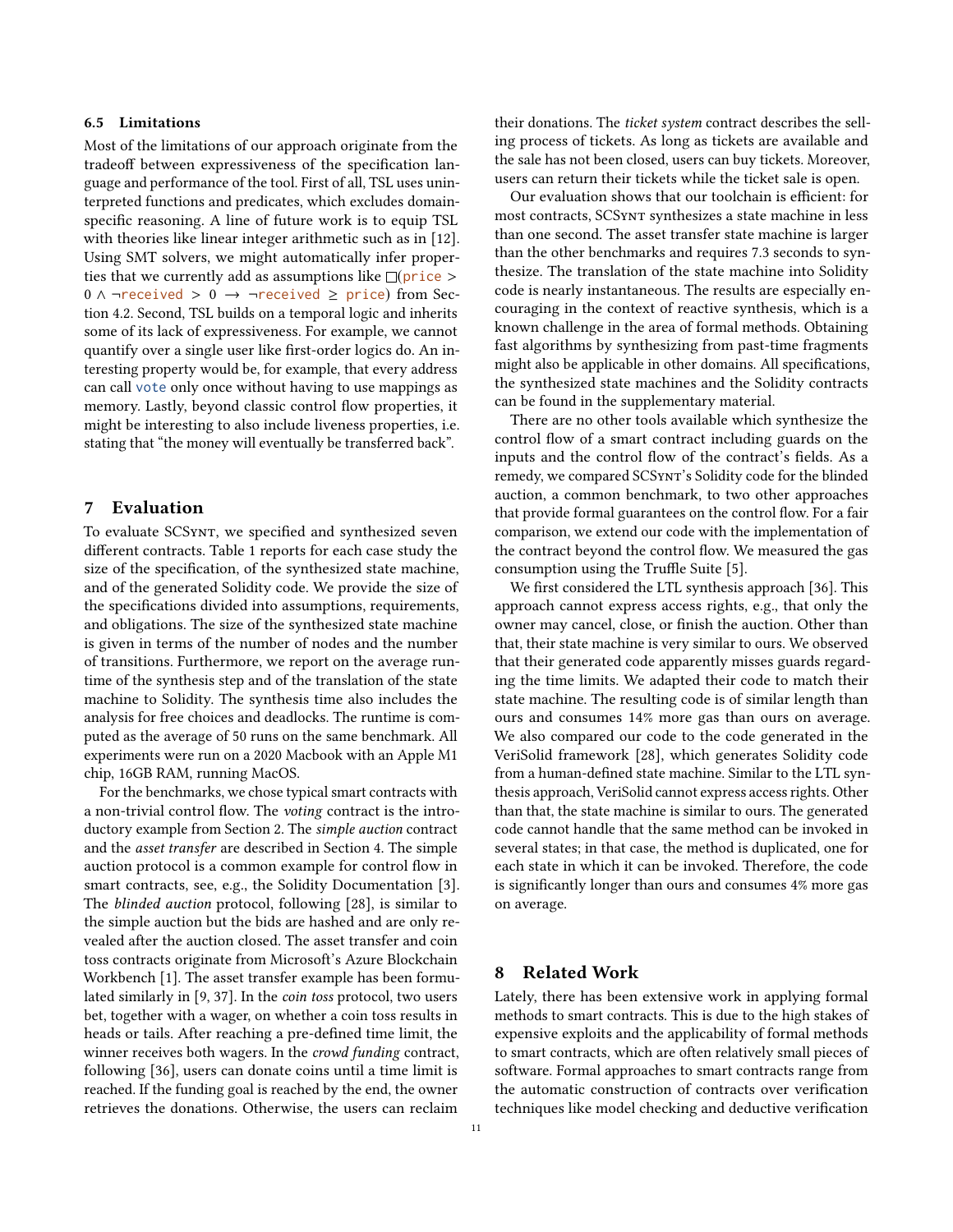<span id="page-11-0"></span>Table 1. Results of the evaluation. For the specification sizes, # Specs denotes the number of conjuncts in each category, # Nodes is the size in terms of the AST of the parsed specification.

|                                                     | Assumptions |     | Requirements |    | Obligations |    | State Machine Size |                                                                          | $\vert$ # Lines of $\vert$   |       | Avg. Time (s) |  |
|-----------------------------------------------------|-------------|-----|--------------|----|-------------|----|--------------------|--------------------------------------------------------------------------|------------------------------|-------|---------------|--|
| Contract $   \# \text{Specs}    \# \text{Nodes}   $ |             |     |              |    |             |    |                    | $\#$ Specs $\#$ Nodes $\#$ Specs $\#$ Nodes $\#$ States $\#$ Transitions | Sol. Code   Synth.   Transl. |       |               |  |
| Voting                                              | 6           | 38  |              | 27 |             | 33 |                    |                                                                          | 49                           | 0.095 | 0.004         |  |
| Simple Auction                                      |             | 27  |              | 23 |             | 33 |                    |                                                                          | 54                           | 0.055 | 0.005         |  |
| Asset Transfer                                      | 17          | 113 | 14           | 68 | 4           | 35 |                    | 14                                                                       | 82                           | 7.307 | 0.007         |  |
| <b>Blinded Auction</b>                              | 8           | 146 |              | 72 |             |    |                    | 8                                                                        | 75                           | 1.483 | 0.007         |  |
| Crowd Funding                                       | 6           | 33  | <sub>6</sub> | 29 |             | 38 |                    |                                                                          | 60                           | 0.151 | 0.003         |  |
| Coin Toss                                           | 11          | 63  | 12           | 71 |             | 17 |                    |                                                                          | 54                           | 0.845 | 0.003         |  |
| Ticket System                                       | 6           | 26  | 4            | 18 |             | 53 |                    |                                                                          | 50                           | 0.116 | 0.003         |  |

to restricted programming languages with a well-defined semantics. We focus on work on control flows.

Synthesis of Smart Contracts. Synthesis automatically constructs correct-by-design systems from a formal specification. There is only little work so far on reactive synthesis for smart contracts. The major challenge in synthesizing smart contracts is the question of "how to strike a balance between simplicity and expressivity [...] to allow effective synthesis of practical smart contracts" [\[36\]](#page-13-10). The authors of [\[36\]](#page-13-10) propose to apply reactive synthesis from LTL specifications to obtain control flow state machines. The approach does not include any reasoning about the contract's data, i.e., neither reasoning on the current value of the fields, nor on parameters like the sender of the message. The problem of separating data and control flow has been proposed to overcome by splitting contracts into a tuple of protocol, properties, and rules [\[34\]](#page-13-11). The protocol is a regular language; properties are given in linear dynamic logic on finite traces (LDL $_f$ ) and range over method calls and atomic propositions; rules define the reaction to transactions with JavaScript code. The level of formality in the provided guarantees in the above work remains vague, however. Apart from temporal logics, it has been proposed to use deontic logics (logic including obligations like "must" and "may") to express contracts closely to their formulation in natural language [\[15\]](#page-12-16). The resulting contracts are an interface rather than a executable code and have no means to express the temporal control flow of the contract. The logic we apply, TSL, has been successfully applied to synthesize the control flow of a space shooter arcade game on an FPGA [\[17\]](#page-12-17) and functional reactive programs [\[13\]](#page-12-18).

Smart Contract Modeling with State Machines. Besides synthesis from logical specifications, another line of work is to model the control flow of a contract with a formal model and translate it to code. In the FSolidM framework [\[28\]](#page-13-5), the user generates a graphical representation of a finite state machine, which is translated to Solidity. The transition labels consist of transactions and guards but do not include access rights. The business logic of smart contracts has also been modeled using Petri nets [\[39\]](#page-13-6) augmented with guards, which are model checked for basic errors like deadlocks and translated to Solidity. Smart contracts have also been modeled

in the Business Process Model and Notation (BPMN) [\[7,](#page-12-0) [27\]](#page-13-4) and Unified Modeling Language (UML) [\[16\]](#page-12-19) standards.

Synthesis Techniques. Our work shows that past operators are sufficient to specify the control flow of smart contracts, a restriction which allows for an efficient implementation. The idea to use past-time operator for efficient algorithms builds on the work for monitoring pastLTL [\[18\]](#page-12-4). Efficient reactive synthesis has so far been mostly studied in terms of the GR(1) fragment of LTL [\[6,](#page-12-20) [33\]](#page-13-12), which includes formulas of the form  $(\Box \Diamond \varphi_1 \land ... \land \Box \Diamond \varphi_m) \rightarrow$  $(\Box \diamondsuit \psi_1 \wedge \ldots \wedge \Box \diamondsuit \psi_n)$ , where  $\varphi_i$  and  $\psi_i$  do not include temporal operators. Symbolic methods are very successful in the area of reactive synthesis, e.g., for bounded synthesis, which tries to find minimal implementations [\[10\]](#page-12-21) or to synthesize from  $LTL_f$  formulas [\[38\]](#page-13-13).

Smart Contract Verification. Instead of synthesizing a correct control flow from properties or models, various techniques have been proposed to verify properties of an existing contract. VerX [\[32\]](#page-13-1) verifies safety properties expressed in an LTL-like temporal logic. Properties cover state machine properties as well as access control and arithmetic properties. SmartPulse [\[35\]](#page-13-2) also expresses properties in a logic based on LTL but can also verify liveness properties. Apart from linear temporal logic, smart contracts have also been model checked against branching-time properties expressed in CTL [\[31\]](#page-13-0). A different approach verifies smart contracts against state machine models. The VERISOL framework checks smart contracts against control flow policies expressed as state machines whose transitions define access control of different roles [\[24,](#page-13-14) [37\]](#page-13-3). Our approach is compatible with deductive verification techniques that include arith-metic properties. CELESTIAL [\[9\]](#page-12-2) is a recent tool in which one can annotate a smart contract with pre-and postconditions as well as invariants. Similar to DAFNY [\[25\]](#page-13-15), CELESTIAL annotations may contain arithmetic expressions. Safety pre-and postconditions with lower-lever specifications can also be verified in Zeus [\[21\]](#page-12-22).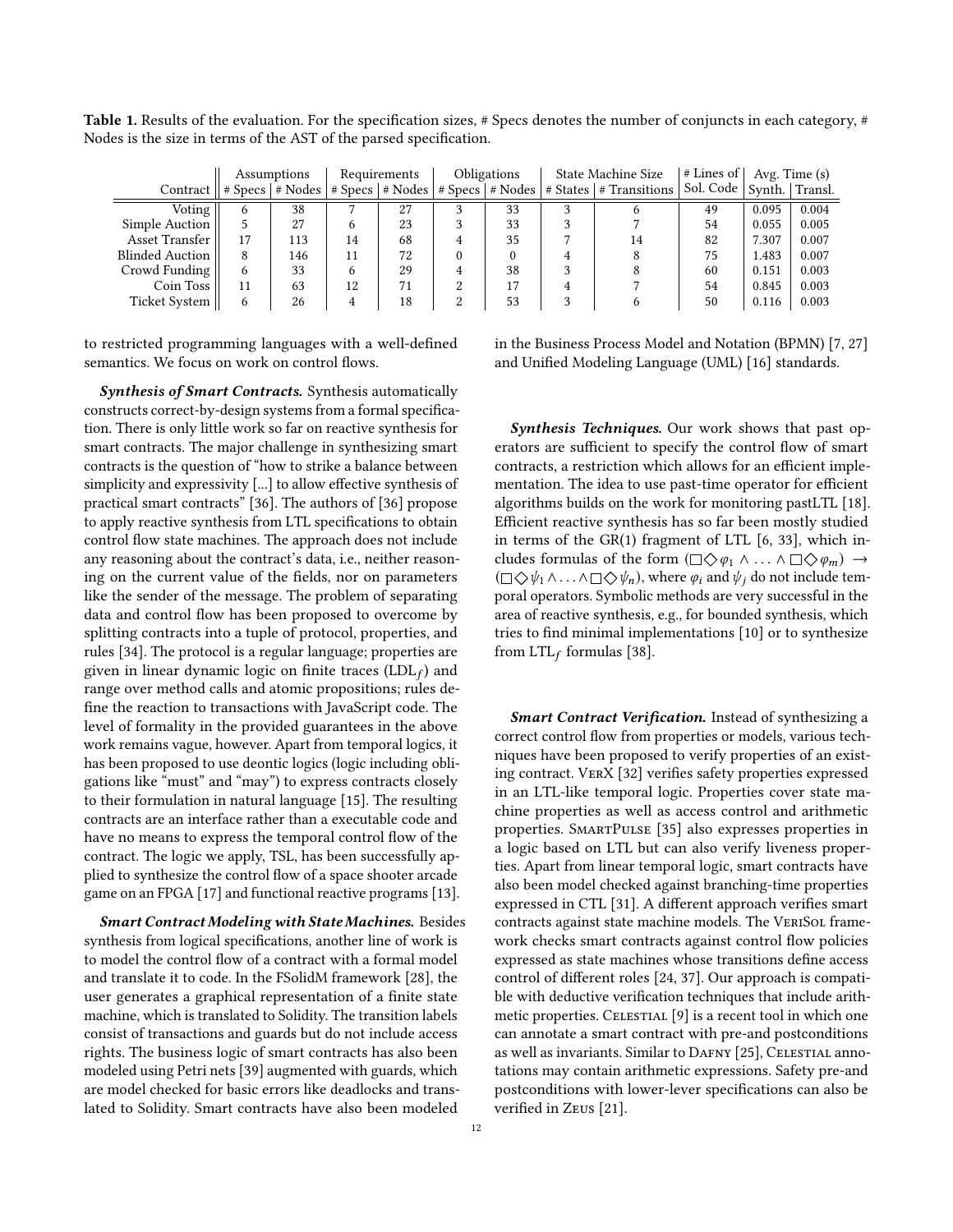# 9 Conclusion

We have described the synthesis of Solidity code with a correct-by-design control flow from specifications given in the temporal logic pastTSL. Our approach is the first one which relies on a comprehensive specification of the control flow also in terms of the contract's fields and input data. We have embedded the synthesis into a specification-synthesis workflow that also includes an analysis of the specification for potential errors. While we have shown that pastTSL synthesis is undecidable in general, smart contract control flow specifications are often equirealizable to pastLTL formulas or can at least be closely approximated in pastLTL. Using efficient symbolic algorithms, our tool SCSynt implements the proposed specification-synthesis tool chain. We have specified the control flows of different types of smart contracts and automatically synthesized Solidity code using SCSynt in at most 8s. Our approach can be combined with deductive verification tools, which results in extensive formal guarantees for the smart contract control flow. For future work, we aim to push the expressiveness of pastTSL for even more precise specifications.

# References

- <span id="page-12-14"></span>[1] 2021. Asset transfer sample from the Azure Blockchain Workbench. [https://github.com/Azure-Samples/blockchain/tree/](https://github.com/Azure-Samples/blockchain/tree/master/blockchain-workbench/application-and-smart-contract-samples/asset-transfer) [master/blockchain-workbench/application-and-smart-contract](https://github.com/Azure-Samples/blockchain/tree/master/blockchain-workbench/application-and-smart-contract-samples/asset-transfer)[samples/asset-transfer](https://github.com/Azure-Samples/blockchain/tree/master/blockchain-workbench/application-and-smart-contract-samples/asset-transfer). Accessed: 2021-11-18.
- <span id="page-12-5"></span>[2] 2021. Introduction to Ethereum. [https://ethereum.org/en/developers/](https://ethereum.org/en/developers/docs/intro-to-ethereum/) [docs/intro-to-ethereum/](https://ethereum.org/en/developers/docs/intro-to-ethereum/). Accessed: 2021-11-18.
- <span id="page-12-7"></span>[3] 2021. Simple Auction Protocol from the Solidity Documentation. [https://docs.soliditylang.org/en/v0.6.8/solidity-by-example.](https://docs.soliditylang.org/en/v0.6.8/solidity-by-example.html#simple-open-auction) [html#simple-open-auction](https://docs.soliditylang.org/en/v0.6.8/solidity-by-example.html#simple-open-auction). Accessed: 2021-11-18.
- <span id="page-12-6"></span>[4] 2021. Solidity Documentation. [https://docs.soliditylang.org/en/v0.8.](https://docs.soliditylang.org/en/v0.8.10/) [10/](https://docs.soliditylang.org/en/v0.8.10/). Accessed: 2021-11-18.
- <span id="page-12-15"></span>[5] 2021. Truffle suite. <https://www.trufflesuite.com>. Accessed: 2021-11- 18.
- <span id="page-12-20"></span>[6] Roderick Bloem, Stefan J. Galler, Barbara Jobstmann, Nir Piterman, Amir Pnueli, and Martin Weiglhofer. 2007. Interactive presentation: Automatic hardware synthesis from specifications: a case study. In 2007 Design, Automation and Test in Europe Conference and Exposition, DATE 2007, Nice, France, April 16-20, 2007, Rudy Lauwereins and Jan Madsen (Eds.). EDA Consortium, San Jose, CA, USA, 1188–1193. [https:](https://dl.acm.org/citation.cfm?id=1266622) [//dl.acm.org/citation.cfm?id=1266622](https://dl.acm.org/citation.cfm?id=1266622)
- <span id="page-12-0"></span>[7] Claudio Di Ciccio, Alessio Cecconi, Marlon Dumas, Luciano García-Bañuelos, Orlenys López-Pintado, Qinghua Lu, Jan Mendling, Alexander Ponomarev, An Binh Tran, and Ingo Weber. 2019. Blockchain Support for Collaborative Business Processes. Inform. Spektrum 42, 3 (2019), 182–190. <https://doi.org/10.1007/s00287-019-01178-x>
- <span id="page-12-3"></span>[8] Alessandro Cimatti, Marco Roveri, and Daniel Sheridan. 2004. Bounded Verification of Past LTL. In Formal Methods in Computer-Aided Design, 5th International Conference, FMCAD 2004, Austin, Texas, USA, November 15-17, 2004, Proceedings (Lecture Notes in Computer Science, Vol. 3312), Alan J. Hu and Andrew K. Martin (Eds.). Springer, 245–259. [https://doi.org/10.1007/978-3-540-30494-4\\_18](https://doi.org/10.1007/978-3-540-30494-4_18)
- <span id="page-12-2"></span>[9] Samvid Dharanikota, Suvam Mukherjee, Chandrika Bhardwaj, Aseem Rastogi, and Akash Lal. 2021. Celestial: A smart contracts verification framework. In Proceedings of the 21st Conference on Formal Methods in Computer-Aided Design (FMCAD 2021). 133–142.
- <span id="page-12-21"></span>[10] Rüdiger Ehlers. 2010. Symbolic Bounded Synthesis. In Computer Aided Verification, 22nd International Conference, CAV 2010, Edinburgh, UK, July 15-19, 2010. Proceedings (Lecture Notes in Computer Science, Vol. 6174), Tayssir Touili, Byron Cook, and Paul B. Jackson (Eds.). Springer, 365–379. [https://doi.org/10.1007/978-3-642-14295-6\\_33](https://doi.org/10.1007/978-3-642-14295-6_33)
- <span id="page-12-11"></span>[11] Ioannis Filippidis, Sofie Haesaert, Scott C. Livingston, and Mario Wenzel. 2020. dd. <https://github.com/tulip-control/dd>.
- <span id="page-12-13"></span>[12] Bernd Finkbeiner, Philippe Heim, and Noemi Passing. 2021. Temporal Stream Logic modulo Theories. CoRR abs/2104.14988 (2021). arXiv:2104.14988 <https://arxiv.org/abs/2104.14988>
- <span id="page-12-18"></span>[13] Bernd Finkbeiner, Felix Klein, Ruzica Piskac, and Mark Santolucito. 2019. Synthesizing functional reactive programs. In Proceedings of the 12th ACM SIGPLAN International Symposium on Haskell, Haskell@ICFP 2019, Berlin, Germany, August 18-23, 2019, Richard A. Eisenberg (Ed.). ACM, 162–175. <https://doi.org/10.1145/3331545.3342601>
- <span id="page-12-1"></span>[14] Bernd Finkbeiner, Felix Klein, Ruzica Piskac, and Mark Santolucito. 2019. Temporal Stream Logic: Synthesis Beyond the Bools. In Computer Aided Verification - 31st International Conference, CAV 2019, New York City, NY, USA, July 15-18, 2019, Proceedings, Part I (Lecture Notes in Computer Science, Vol. 11561), Isil Dillig and Serdar Tasiran (Eds.). Springer, 609–629. [https://doi.org/10.1007/978-3-030-25540-4\\_35](https://doi.org/10.1007/978-3-030-25540-4_35)
- <span id="page-12-16"></span>[15] Christopher Frantz and Mariusz Nowostawski. 2016. From Institutions to Code: Towards Automated Generation of Smart Contracts. In 2016 IEEE 1st International Workshops on Foundations and Applications of Self\* Systems (FAS\*W), Augsburg, Germany, September 12-16, 2016, Sameh Elnikety, Peter R. Lewis, and Christian Müller-Schloer (Eds.). IEEE, 210–215. <https://doi.org/10.1109/FAS-W.2016.53>
- <span id="page-12-19"></span>[16] Peter Garamvolgyi, Imre Kocsis, Benjamin Gehl, and Attila Klenik. 2018. Towards Model-Driven Engineering of Smart Contracts for Cyber-Physical Systems. In 48th Annual IEEE/IFIP International Conference on Dependable Systems and Networks Workshops, DSN Workshops 2018, Luxembourg, June 25-28, 2018. IEEE Computer Society, 134–139. <https://doi.org/10.1109/DSN-W.2018.00052>
- <span id="page-12-17"></span>[17] Gideon Geier, Philippe Heim, Felix Klein, and Bernd Finkbeiner. 2021. Syntroids: Synthesizing a Game for FPGAs using Temporal Logic Specifications. CoRR abs/2101.07232 (2021). arXiv:2101.07232 [https:](https://arxiv.org/abs/2101.07232) [//arxiv.org/abs/2101.07232](https://arxiv.org/abs/2101.07232)
- <span id="page-12-4"></span>[18] Klaus Havelund and Grigore Rosu. 2002. Synthesizing Monitors for Safety Properties. In Tools and Algorithms for the Construction and Analysis of Systems, 8th International Conference, TACAS 2002, Held as Part of the Joint European Conference on Theory and Practice of Software, ETAPS 2002, Grenoble, France, April 8-12, 2002, Proceedings (Lecture Notes in Computer Science, Vol. 2280), Joost-Pieter Katoen and Perdita Stevens (Eds.). Springer, 342–356. [https://doi.org/10.1007/3-](https://doi.org/10.1007/3-540-46002-0_24) [540-46002-0\\_24](https://doi.org/10.1007/3-540-46002-0_24)
- <span id="page-12-12"></span>[19] John Hopcroft. 1971. An n log n algorithm for minimizing states in a finite automaton. In Theory of machines and computations. Elsevier, 189–196.
- <span id="page-12-10"></span>[20] Swen Jacobs, Felix Klein, and Sebastian Schirmer. 2016. A High-Level LTL Synthesis Format: TLSF v1.1. In Proceedings Fifth Workshop on Synthesis, SYNT@CAV 2016, Toronto, Canada, July 17-18, 2016 (EPTCS, Vol. 229), Ruzica Piskac and Rayna Dimitrova (Eds.). 112–132. [https:](https://doi.org/10.4204/EPTCS.229.10) [//doi.org/10.4204/EPTCS.229.10](https://doi.org/10.4204/EPTCS.229.10)
- <span id="page-12-22"></span>[21] Sukrit Kalra, Seep Goel, Mohan Dhawan, and Subodh Sharma. 2018. ZEUS: Analyzing Safety of Smart Contracts. In 25th Annual Network and Distributed System Security Symposium, NDSS 2018, San Diego, California, USA, February 18-21, 2018. The Internet Society. [http://wp.internetsociety.org/ndss/wp-content/uploads/sites/](http://wp.internetsociety.org/ndss/wp-content/uploads/sites/25/2018/02/ndss2018_09-1_Kalra_paper.pdf) [25/2018/02/ndss2018\\_09-1\\_Kalra\\_paper.pdf](http://wp.internetsociety.org/ndss/wp-content/uploads/sites/25/2018/02/ndss2018_09-1_Kalra_paper.pdf)
- <span id="page-12-9"></span>[22] Felix Klein and Mark Santolucito. 2019. TSL Tools. [https://github.com/](https://github.com/kleinreact/tsltools) [kleinreact/tsltools](https://github.com/kleinreact/tsltools).
- <span id="page-12-8"></span>[23] Orna Kupferman and Moshe Y. Vardi. 1999. Model Checking of Safety Properties. In Computer Aided Verification, 11th International Conference, CAV '99, Trento, Italy, July 6-10, 1999, Proceedings (Lecture Notes